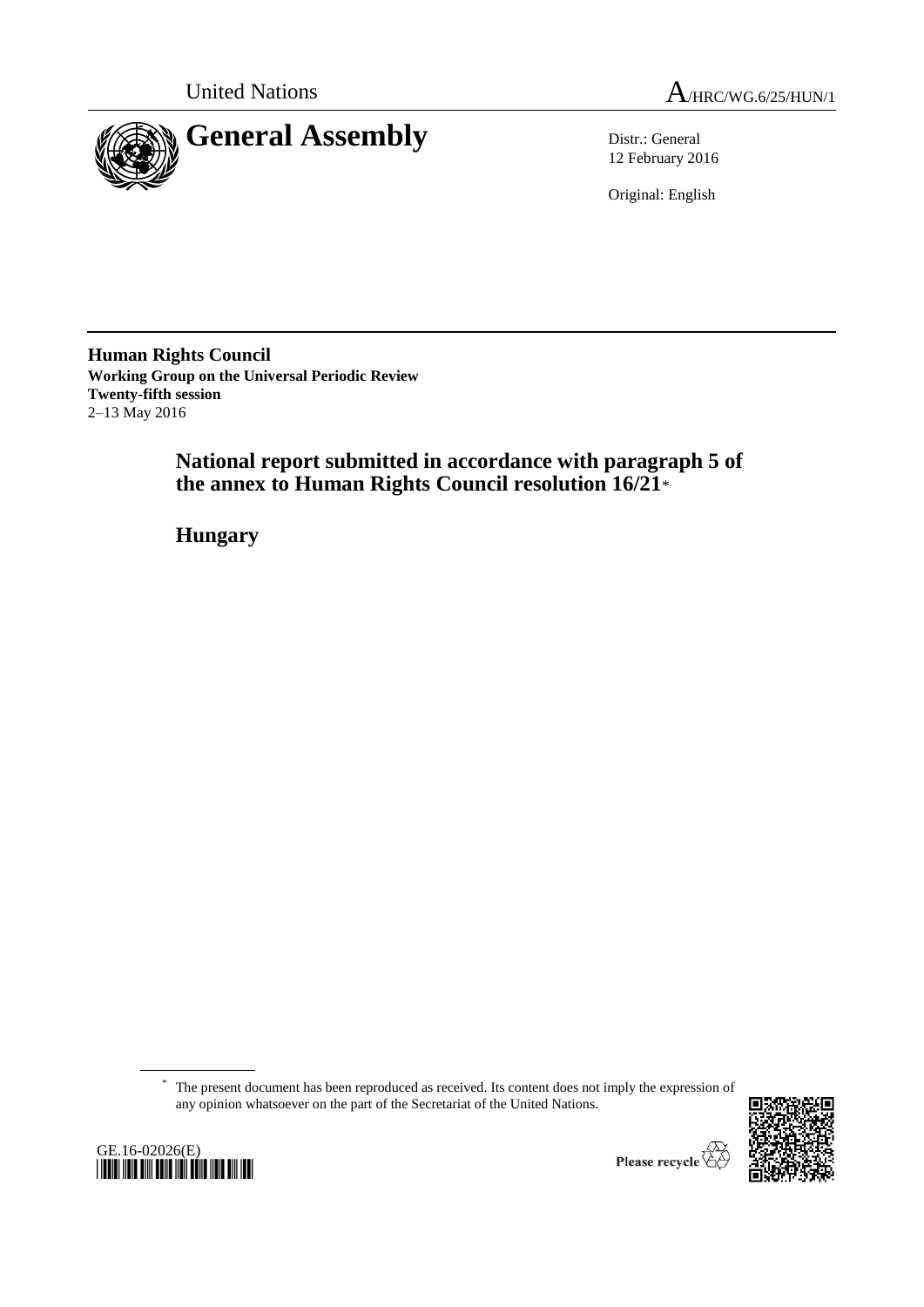# Contents

|     |                                                                       |                                                                              | Page |
|-----|-----------------------------------------------------------------------|------------------------------------------------------------------------------|------|
| Ι.  |                                                                       |                                                                              |      |
| П.  |                                                                       | New normative and institutional framework since the previous review          |      |
| Ш.  |                                                                       | Scope of international obligations, cooperation with human rights mechanisms |      |
| IV. |                                                                       |                                                                              |      |
| V.  | Protection and promotion of human rights - implementation of the 2011 |                                                                              | 4    |
|     | A.                                                                    |                                                                              | 5    |
|     | <b>B.</b>                                                             | Ratifications, international cooperation in the field of human rights        | 5    |
|     | C.                                                                    | Human rights infrastructure including national human rights institutions     | 6    |
|     | D.                                                                    | Cooperation with the civil society in the advancement of human rights        | 7    |
|     | E.                                                                    |                                                                              | 7    |
|     | $F_{\cdot}$                                                           |                                                                              | 8    |
|     | G.                                                                    |                                                                              | 9    |
|     | H.                                                                    |                                                                              | 10   |
|     | I.                                                                    |                                                                              | 11   |
|     | J.                                                                    |                                                                              | 12   |
|     | Κ.                                                                    |                                                                              | 13   |
|     | L.                                                                    |                                                                              | 16   |
|     | M.                                                                    |                                                                              | 17   |
|     | N.                                                                    |                                                                              | 19   |
|     | O.                                                                    |                                                                              | 20   |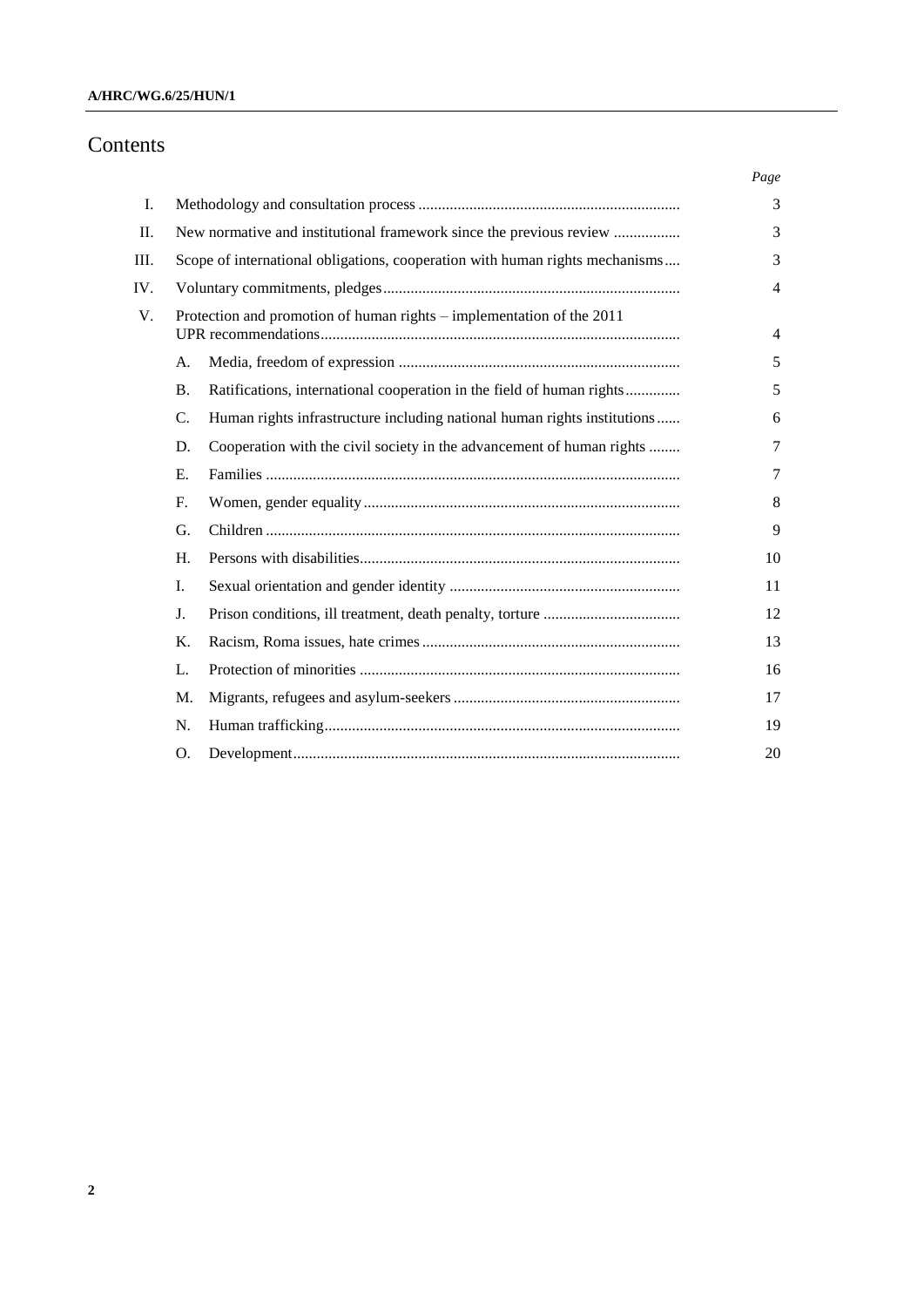## **I. Methodology and consultation process**

1. The  $2^{nd}$  National Report of Hungary to the Universal Periodic Review (UPR) Working Group of the Human Rights Council (HRC), was compiled on the basis of the General Guidelines adopted by the HRC, was coordinated by the Ministry of Foreign Affairs and Trade and approved by the Government. It contains the latest information on the realisation of the recommendations based on the detailed information provided by the line ministries and national authorities. This information was complemented by the interministerial Human Rights Working Group established by the Government as a result of the 2011 UPR of Hungary (see V/4), including its thematic sub-working groups with the participation of more than 50 NGOs (Annex, point 1). The draft report was also shared with all members of the Civil Human Rights Roundtable of the Working Group for comments.

## **II. New normative and institutional framework since the previous review**

2. Since 2010, Hungary has reviewed and re-regulated the most important instruments and mechanisms for the promotion and protection of human rights with a view to strengthening them. As a result, a new constitution, the Fundamental Law of Hungary and a range of cardinal acts and other pieces of legislation were adopted. National human rights strategies relating to numerous fields (i.e. social equality of men and women, elderly people, youth, environmental protection, healthcare, Roma) also serve the strengthening of human rights. (94.28, 94.32, 94.33, 94.37).

#### **The Fundamental Law**

3. The adoption of a new constitution was necessary because of changes in the organisational structure of the state and in the competence of several bodies regulated by the constitution, the completion and consolidation of provisions on fundamental rights and the adoption of detailed provisions on important topics such as public finances. The former Constitution (adopted in 1949 and amended nearly 50 times after the transition to democracy in 1989) has not provided a proper structure for such significant changes. The most important elements and amendments of the Fundamental Law are detailed in point 2 of the Annex.

4. Legislation and policy measures regarding the comprehensive criminal law reform, child-friendly justice, crime prevention, victim protection, combat against domestic violence, protection of minorities, employment, freedom of information, asylum seekers, refugees, migrants, equal opportunities and people with disabilities, trafficking in human beings, preventing early school leaving can be found in point 2 of the Annex.

## **III. Scope of international obligations, cooperation with human rights mechanisms**

5. Hungary is fully committed to ensure the implementation of all its international obligations through its national legal system. The Fundamental Law stipulates that national law is in conformity with, and shall accept the generally recognised rules of international law. Other sources of international law shall become part of the Hungarian legal system by promulgation into domestic legal regulations. Therefore the promulgated international treaties (e.g. human rights obligations) are part of the national law and directly applicable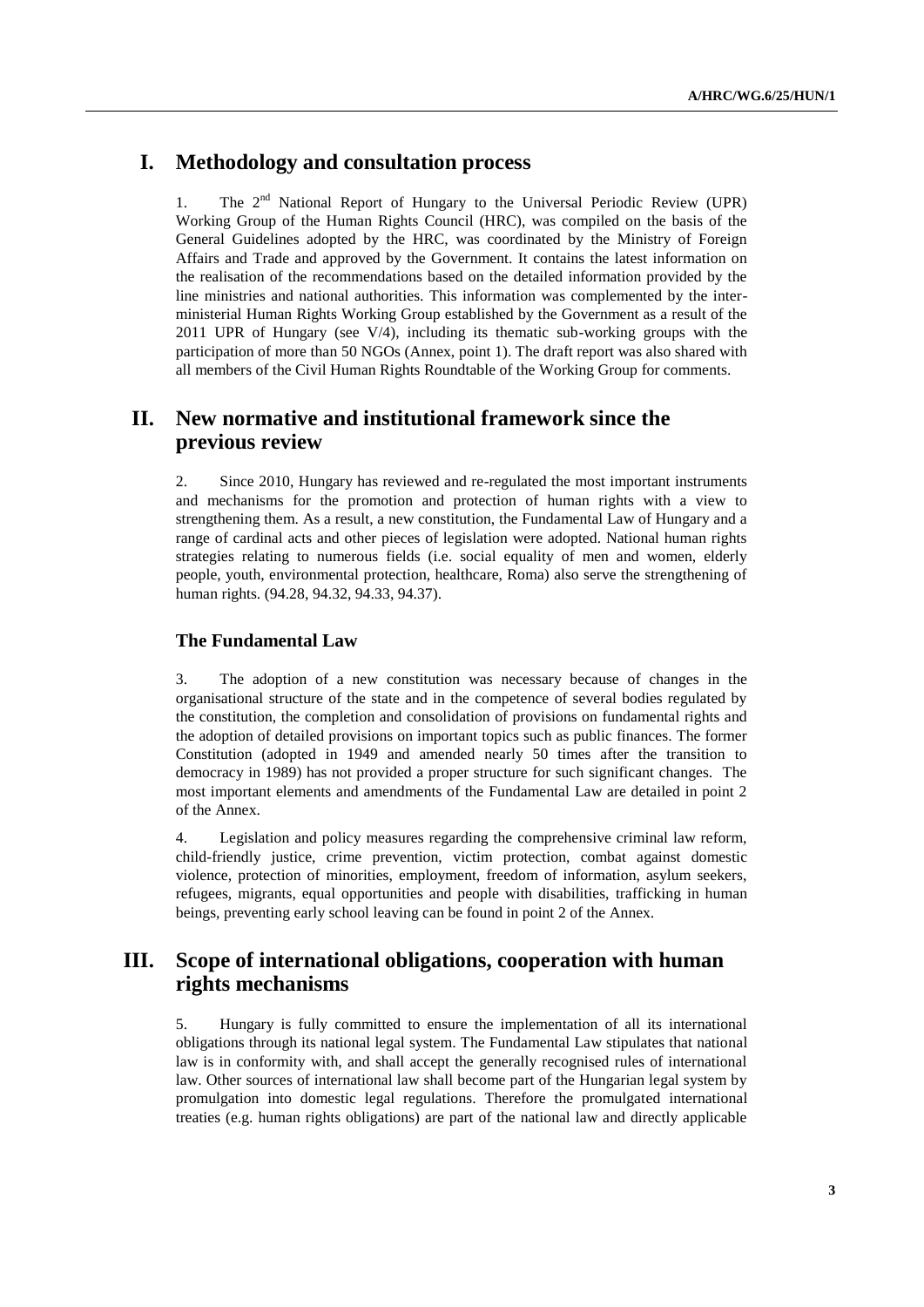by the courts. If any domestic rules seem to be in contravention with human rights obligations of Hungary, the ongoing proceedings are suspended by the courts and transmitted to the Constitutional Court which can ultimately nullify the conflicting domestic law (94.15). Hungary is State Party to the preponderant majority of international and European human rights conventions as well as to most of their protocols. Regarding ratifications since the last UPR see Chapter V. B.

6. Hungary has been a committed supporter of the Human Rights Council since its establishment and was its member between 2009 and 2012 also serving as the Vice-President of the Council in 2012. Hungary presents its second candidature to the HRC for the period 2017-2019. Hungary attaches paramount importance to the Universal Periodic Review, both as reviewed and reviewing State, and strives to ensure that each review is focused on improving the situation of human rights on the ground. It promotes concrete, measurable and implementable recommendations. Hungary is a dedicated partner and supporter of the Office of the High Commissioner for Human Rights and attaches great importance to its independence and effectiveness. It also contributes yearly to the budget of the OHCHR.

7. Hungary hosts regional representations and Global Shared Services Centres of a number of UN specialized agencies and international humanitarian organizations active in the promotion and protection of human rights, such as UNHCR, ILO, FAO, UNICEF, WHO, IFRC. By providing locations and facilities to these organizations Hungary contributes significantly to their cost-efficient thus more effective functioning.

## **IV. Voluntary commitments, pledges**

8. Since 2008 Hungary organises the yearly Budapest Human Rights Forum. The Forum offers an opportunity to exchange views on human rights with the participation of national and international human rights experts, representatives of NGOs, governments and the academia.

- 9. Hungary pledges to:
	- pursue an active role in the Human Rights Council, in particular by promoting minority rights, the rights of indigenous peoples, human rights defenders, freedom of religion and belief, independence of judges and lawyers;
	- cooperate with the instruments and mechanisms of the Human Rights Council, in particular by upholding its standing invitation to the special rapporteurs (94.35);
	- ensure continuation of the annual Budapest Human Rights Forum to raise awareness and disseminate knowledge about universal human rights and fundamental freedoms.

## **V. Protection and promotion of human rights - implementation of the 2011 UPR recommendations**

10. During its first UPR in May 2011 Hungary received 148 recommendations, out of which it accepted 122 and rejected 26. In accordance with its voluntary commitment the Government in its mid-term report<sup>1</sup> gave an extensive update on the status of implementation of the recommendations. Due to the strict word limit the current report is more concise and clustered into 10 topics. For the ease of reference, please find the number of the relevant 2011 recommendation in brackets throughout the text. The full copy of the clustered recommendations can be found in the Annex (point 4).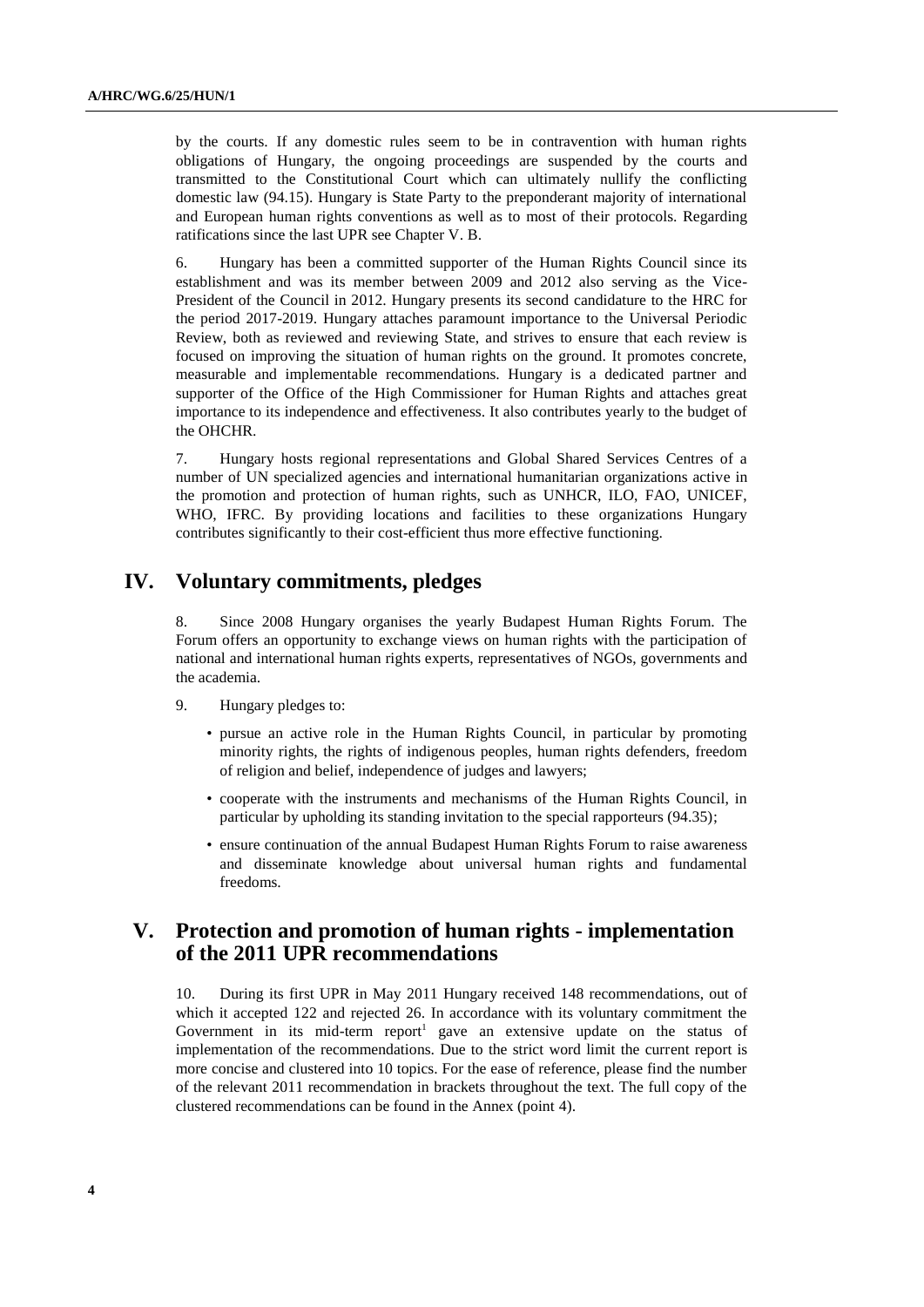## **A. Media, freedom of expression**

11. The Hungarian Government was and will remain ready for dialogue in order to address the concerns raised related to the new media regulation. Thus the concrete questions and observations related to the specific provisions of the laws were discussed at ministerial and expert level consultations with the United Nations, the Organization for Security and Co-operation in Europe, the European Commission and the Council of Europe (94.9). As a result the media regulation came in line with international human rights requirements: current rules contain exclusively such limitations on the right to the freedom of expression which are fully recognized by international law (94.89, 95.6, 95.7, 95.8). For example members of the press may be obliged to reveal the source of their information only in exceptional cases and by a decision of a court (94.90). If right to freedom of expression conflicts with the fundamental rights of individuals, the media authority and its Commissioner (National Media and Info-communications Authority, NMIA) can take measures only when the core content of human dignity is violated. All decisions of the NMIA may be challenged before the courts. The NMIA was set up as an independent, autonomous organ according to the new Fundamental Law and regularly reports (including information on its regulatory role) to the Parliament which has no influence on the authority's day-to-day operation (95.21).

### **B. Ratifications, international cooperation in the field of human rights**

12. In line with its pledges Hungary acceded to the OP-CAT in 2012 (94.1, 94.2, 94.3, 94.4, 94.5, 95.1, 95.3). For further ratifications please consult the Annex (point 5). Accession to the Convention on Enforced Disappearances is currently being examined by the ministries in charge (94.5, 94.6, 94.7, 95.1, 95.3). Regarding the Optional Protocol to the International Covenant on Economic, Social and Cultural Rights the Government considers that the existing monitoring mechanisms within the framework of different international organisations dealing with the rights covered by the International Covenant on Economic, Social and Cultural Rights (such as the ILO, CE and the EU) provide an appropriate level of protection of social rights. Within these mechanisms Hungary fully complies with its reporting obligations (95.2). Recommendations concerning the Migrant Workers Convention were not accepted as several provisions of this instrument are governed by EU regulations, therefore none of the EU member states are parties to it, including Hungary (95.1, 96.1, 96.2, 96.3, 96.4, 96.5).

13. Hungary fully cooperates with the Council's Special Procedures (94.34, 94.35) and honouring its pledge, upholds its standing invitation for mandate holders of human rights special procedures issued in 2001. The Government responded positively to every request by the mandate holders and since the last UPR organised five visits and responded to all allegation letters and other communications (see list in point 6 of the Annex).

14. Hungary submitted on time its periodical reports to the CRPD (Committee on the Rights of Persons with Disabilities), CEDAW (Committee on the Elimination of All Forms of Discrimination Against Women) and CRC (Committee on the Rights of the Child) as well as its Twenty Year Review on the implementation of the Beijing Declaration and Platform of Action. The Government, within its capacities, strives to eradicate any further backlog and to respond to the questionnaires of HRC mandate holders (94.36).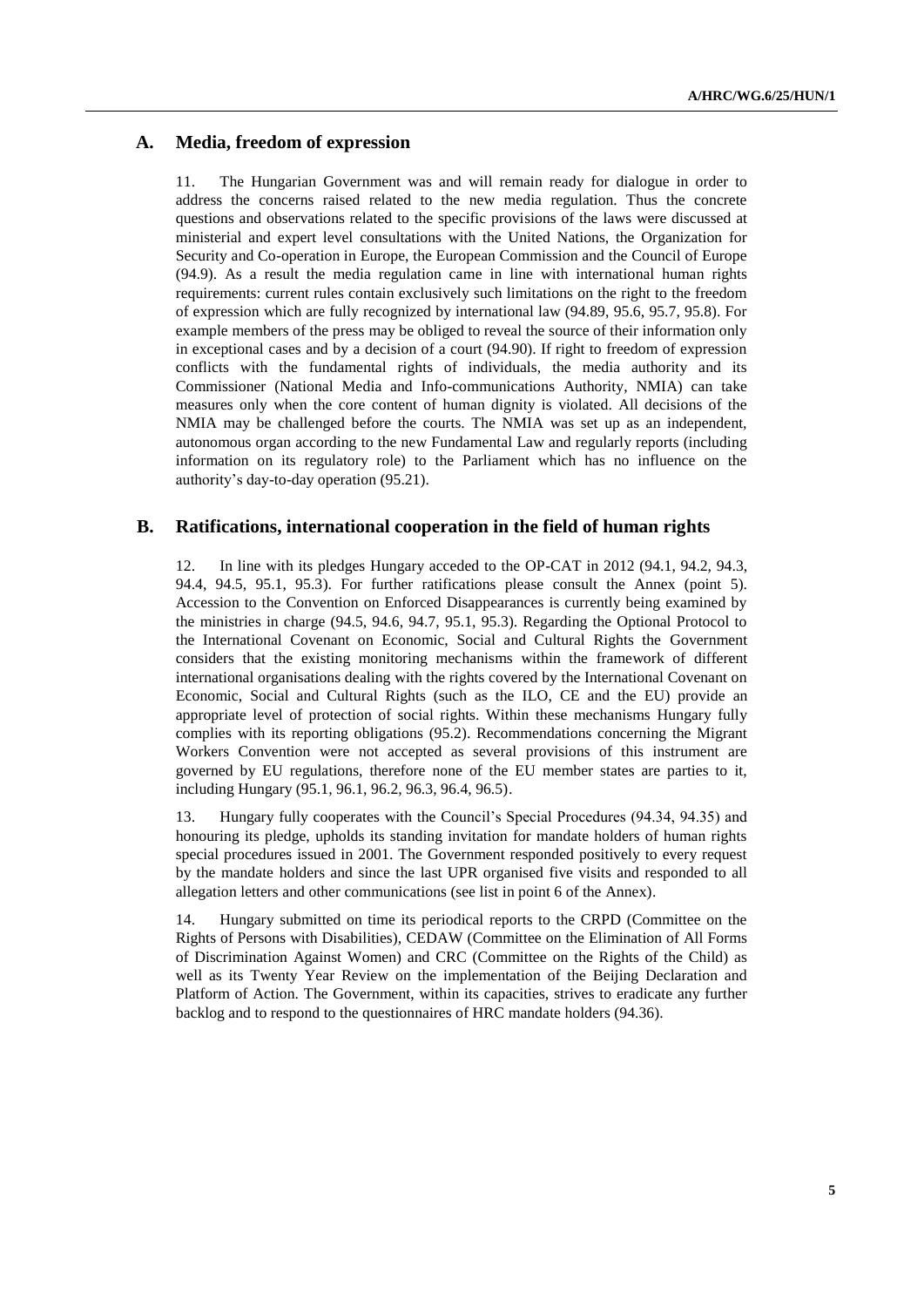## **C. Human rights infrastructure including national human rights institutions**

15. The Fundamental Law implied significant changes in the structure and competences of the Constitutional Court. Since 2011 the Court comprises of fifteen members instead of eleven who are elected with a majority of two-thirds of the votes of all Members of the Parliament for a term of twelve years. Since the entry into force of the Fundamental Law the most common function of the Court has become the so-called constitutional complaint, which may be lodged at the Court mainly when a right guaranteed by the Fundamental Law of the petitioner is violated by a judicial decision. The ex post review of the conformity of pieces of legislation with the Constitution may be initiated by the Government, one-fourth of all Members of Parliament, the President of the Supreme Court (Kúria), the Prosecutor General and the Commissioner for Fundamental Rights (hereinafter: Ombudsman). While the Fundamental Law repealed the jurisprudence of Court delivered before its entry into force, the Court ruled in its decision  $13/2013$ : "the Constitutional Court may use in future cases the arguments, legal principles and constitutional correlations developed and formulated in its former decisions (…)" which gives adequate guarantees to its proper functioning.

16. The Fundamental Law created a coherent and consistent ombudsperson system, strengthening the prior structure established in 1995. In this new system the Parliament elects a single Ombudsman equipped with the entirety of rights and responsibilities necessary for the effective protection of the fundamental rights. The two Deputy-Commissioners are responsible for the protection of the interests of future generations and of the nationalities living in Hungary. They are elected for a period of six years with the votes of two-thirds of all Members of Parliament. The Bureau of the International Coordination Committee of National Human Rights Institutions (ICC NHRI) granted "A" status accreditation to the Office of the Ombudsman on 29 December 2014 (94.17, 94.18, 94.19, 94.20, 94.21, 94.22, 94.23, 94.24, 94.25, 94.26, 94.27, 95.15).

17. The Act on the Right to informational self-determination and freedom of information set up the National Authority for Data Protection and Freedom of Information. The Authority, in line with the relevant European and international standards, is equipped both with the toolset of an ombudsperson and that of an administrative authority (94.21).

18. The Equal Treatment Act is a general law on anti-discrimination rendering already existing rules coherent. It is in line with relevant international norms and contains consistent, comprehensive and detailed anti-discrimination provisions. In addition to the general provisions the law provides for the enforcement of equal treatment in specific areas and prohibits both direct and indirect discrimination. The law established the Equal Treatment Authority to deal with individual cases at the request of the injured party or ex officio. The Authority also issues general information, launches training and research programmes in order to promote equal treatment in all aspects of public life. Under the new regulations in 2012 the Authority became an autonomous body, matters of its organization, functioning and rules of procedure can only be regulated by the Parliament. The financial situation of the Authority has been stabilised  $(2010: 207M HUF<sup>2</sup>, 2011: 190M, 2012:$ 111M, 2013: 213M, 2014: 273M and 2015: 322M). The Authority adopts an innovative approach to pursue the shaping of public attitudes and to promote access to public services via the network of its equal treatment advisors (94.10, 94.49, 94.60, 95.16).

19. Hungary belongs to those few European states where complaints against police can be filed with an independent, parliament-elected body. According to the Police Act, victims of ill-treatment by the police can complain at the Independent Police Complaints Board whose members are elected by the Parliament for six years. If the complaint of the detainee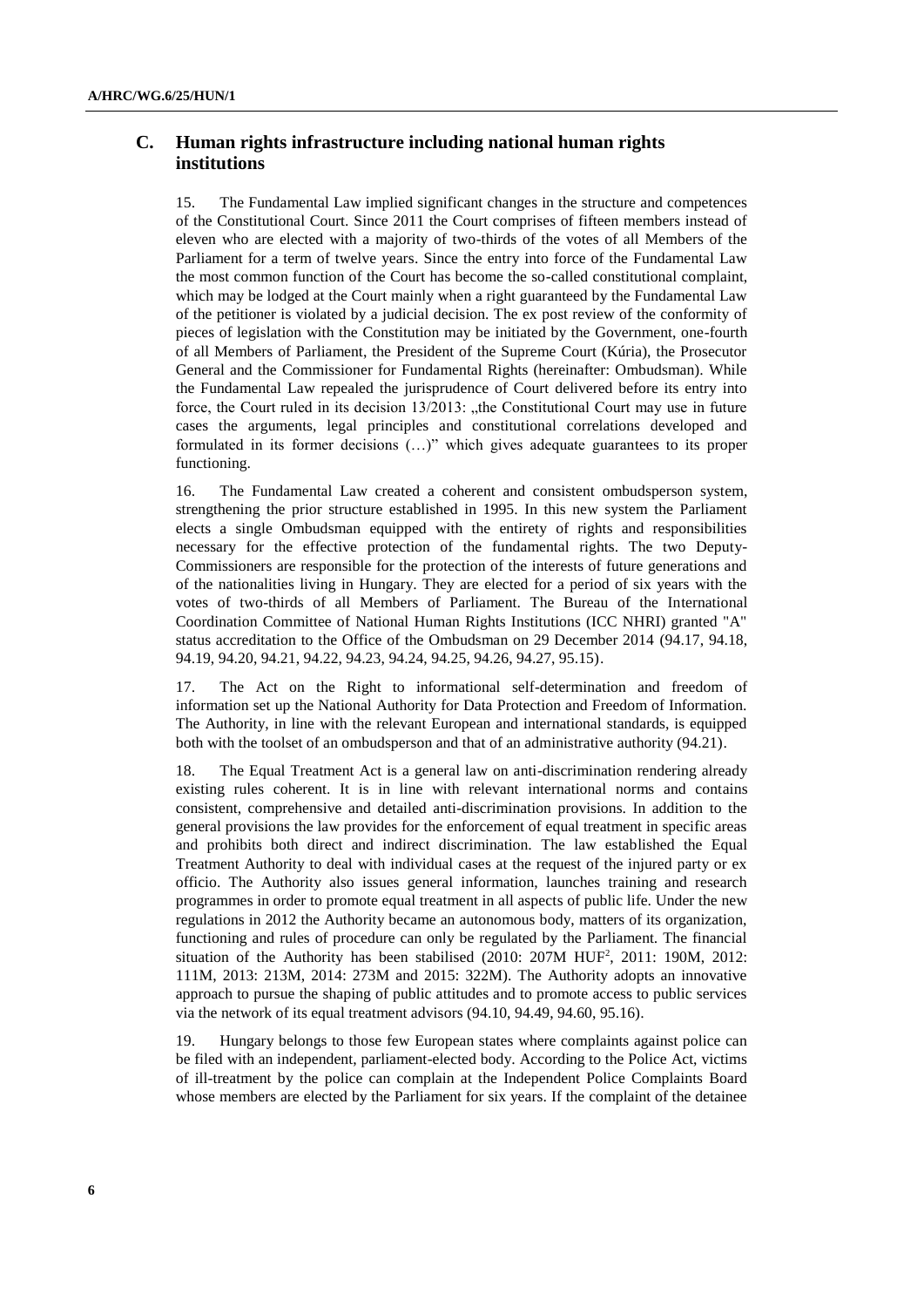alludes to an assault or an inhumane or humiliating treatment, the head of the institution must forward it to the prosecutor within five days from the lodging of the complaint.

#### **D. Cooperation with the civil society in the advancement of human rights**

20. As a follow-up to the 2011 UPR of Hungary, the Government set up an interministerial Human Rights Working Group (HRWG) in 2012 which was tasked to monitor human rights in Hungary, to consult with stakeholders engaged in human rights matters, to advise the Government on human rights legislation and to observe the implementation of the recommendations received by Hungary in the UPR process. The HRWG operates a Human Rights Roundtable composed of 11 thematic sub-working groups with the participation of the representatives of ministries, the Office of the Ombudsman, the Equal Treatment Authority, the National Authority for Data Protection and Freedom of Information, and more than 54 non-governmental organizations. The proposals and the criticism by the members are submitted to the HRWG on the level of ministers of state for follow-up action which can result in legislative proposals and other measures by the Government. (94.28, 94.32, 94.33, 94.37, 95.17, 95.18). For more details see point 1 of the Annex.

## **E. Families**

21. The data of the 2011 census show that from the 2,177 million families in Hungary 1,241 million are with children. The financial situation of these families has been improved due to the fact that from 2010 until 2016 a total of 1100 billion HUF extra expenditure would have been spent on family support.

22. In order to enhance the social security of families and ease the financial burden of bringing up children, the family supporting system – in harmony with the recommendations of the Committee on the Rights of the Child – provides families with children a broad scope of benefits. From 2014 child care benefits are broadened in parallel with the expansion of the family tax allowance. Within the framework of the programme against child poverty, the so-called summertime social child catering aims to provide at least one hot meal per day during the summer vacation for children with disadvantages or multiple disadvantages. The amount of the catering for children during summer has risen from 2,64 Billion HUF to 3 Billion from 2014 to 2015. In the program those local government can attend that can implement the catering once per day for children. Children in need attending nursery school, kindergarten and school are entitled for benefits in kind: free or supported catering in these institutions as well as free schoolbooks. In 2015 the total amount of the allowance from the central budgetary for free and supported catering in nursery school, kindergarten and school as well as social summer holiday food is 67 billion HUF (95.22).

23. In order to advance the reconciliation of work and family life the Government introduced in 2014 the child-care fee extra package of measures to help young childbearing women. In order to help mothers returning to the labour market the number of day-care places available for children under the age of 3 has risen by 20% since 2011. Several programmes, projects have been launched in order to eliminate deep-rooted stereotypes and shape attitudes, including in the area of 'women and science' (94.42).

24. In addition to increased housing support, from 2013 the reductions of utility costs by 35% since 2013 help those living in poverty to raise their children. Measures aimed to save the housing of those with foreign currency mortgages also support this goal. Living allowance (instead of general social assistance) is paid to those (mostly living in deep poverty) involved in training programmes. The amount of the cash benefit provided to the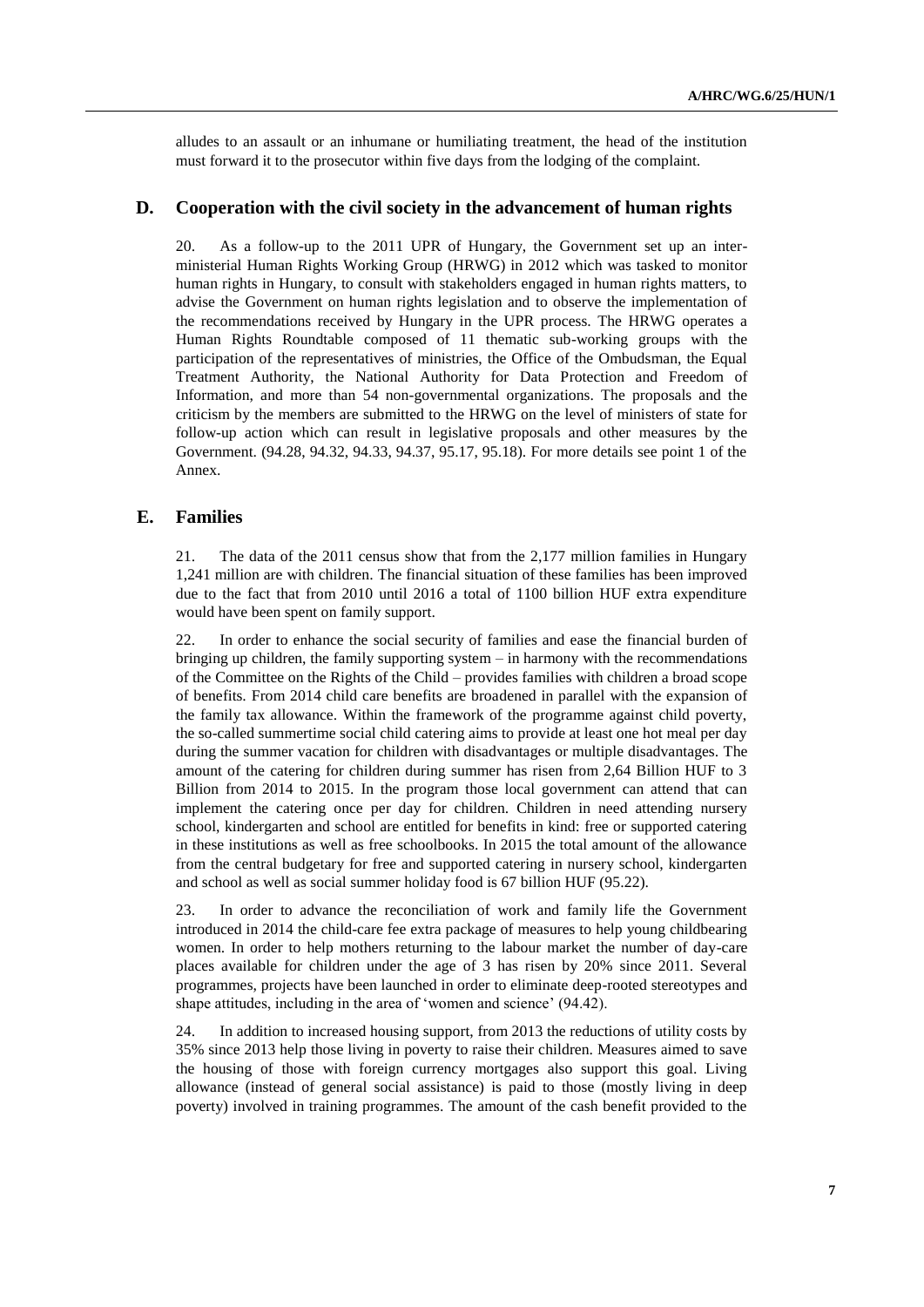carers of relatives in need of intensive nursing has been increased by 15%. The fee further increases depending on the severity of the person in need of care. 13% of the carers who receive nursing fee in an increased amount take care of children (mostly with disabilities). The Government launched the system of Solid Start Children Centres to guarantee the best possible chance for children in early childhood (age of 0–3) living in extreme poverty, helping to ensure their healthy physical, intellectual, emotional and moral development. By the end of 2015, 112 Solid Start Children Centres are operating in total.

### **F. Women, gender equality**

25. The Subcommittee on Women's Dignity as part of the Parliament's Committee on Culture was established in 2015 with security of women and combating domestic violence as priority tasks. The Subcommittee supports the governmental preparation works of the Istanbul Convention's ratification. The improvement of women's economic participation and employment are also among the objectives of the Committee, in accordance with the Europe 2020 Strategy's goals. The Subcommittee aims to support the proper recognition of women's labour, to promote the reconciliation of work and family life and to increase women's participation in political and public life. The Human Rights Working Group (Chapter V, D) and its thematic working group on the status of women also frequently discusses gender equality related issues. (94.41, 95.16).

26. Similarly to the previous Constitution, the new Fundamental Law gives a very broad definition of discrimination which covers all aspects of any form of discrimination including the promotion of equal treatment and equality between women and men. It also declares the protection of women therefore each legal initiative should undergo a gender impact assessment. The updated Equal Treatment Act establishes a framework for the fight against discrimination and specifies about 20 groups of people to be protected, among them women and in particular mothers. It defines the concept of discrimination, names indirect discrimination as punishable and introduces the possibility of positive discrimination to remedy disadvantages (94.10, 94.30, 94.38, 94.39, 95.9, 95.10, 95.11).

27. The provision of the Fundamental Law concerning the right to human dignity of the foetus was not intended to change the access to abortion as a legal and safe option in case the conditions required by law are fulfilled. It should be emphasized that these conditions were the same under the previous Constitution which did not contain the provision referring to the foetus; therefore the Fundamental Law did not change the circumstances in which it is possible to solicit an abortion (95.14).

28. Media service providers have the obligation to maintain respect for human dignity in the media content they communicate. Through this provision, the Media Council of the National Media and Info-communications Authority takes measures against discriminative content. A great number of Council decrees concern media content, hate speech, discrimination, ill-qualified age classification etc.

29. Effective from 1 July 2013, a specific legal provision governing domestic violence has been adopted in line with the Concluding Observations of the CEDAW. The felony of sexual violence may be committed by any person however, the punishment increases (from 2–8 to 5–10 years) if the perpetrator is a relative (e.g. spouse, brothers/sisters, parents, custodians) of the victim, therefore spousal rape is an aggravating factor. The 2009 regulations on Restraining Order are constantly updated based on the relevant case law. Since the latest amendment courts prevent the physical meeting of the parties in the court's premises to protect the victim; preventive restraining orders are also provisionally enforceable and the duration of the restraining order has been doubled (94.10, 94.11, 94.14, 94.66, 94.67, 95.12, 95.13, 95.20). See details in point 2/b of the Annex.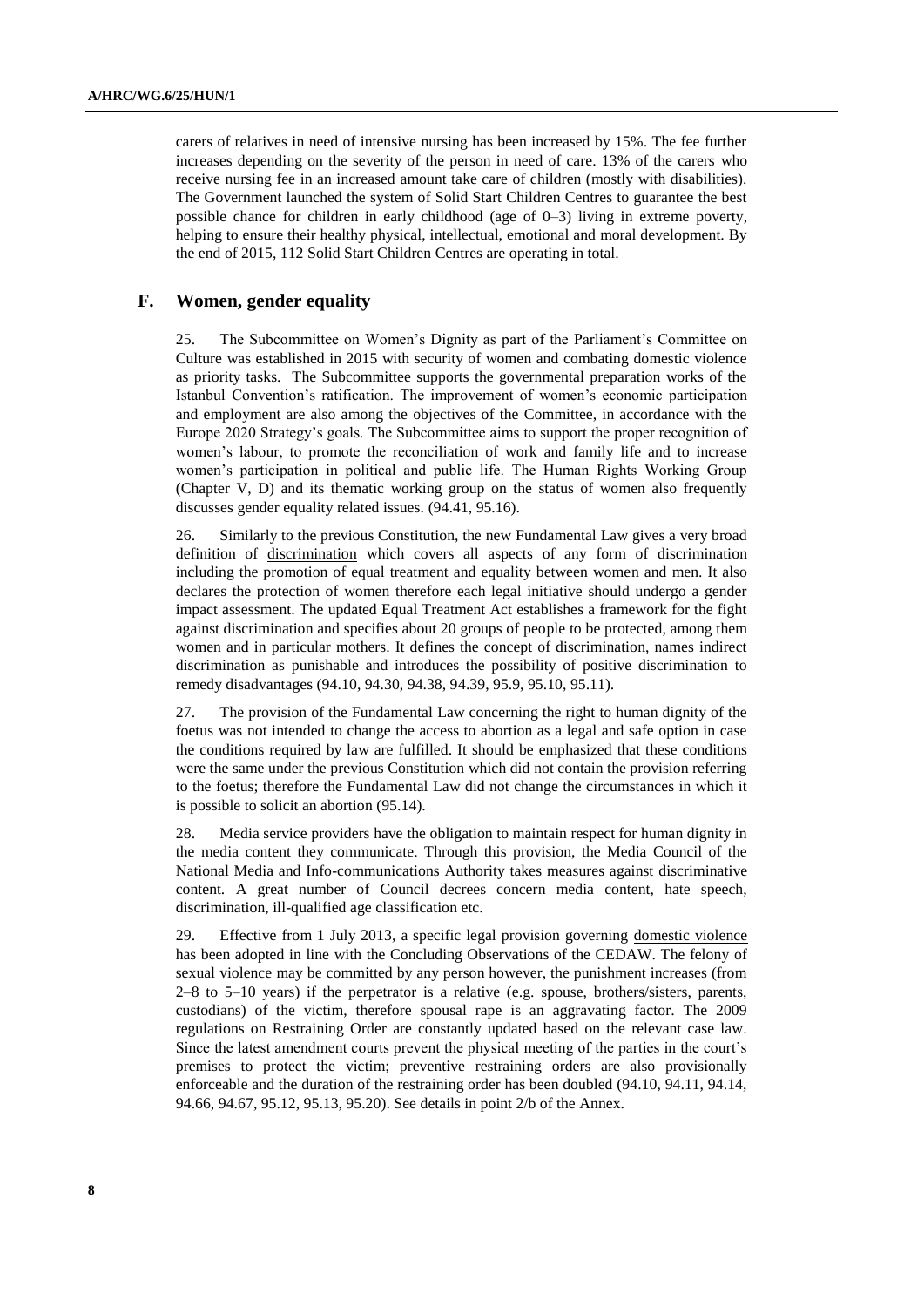30. Police officers are continually educated and trained for the psychological background of domestic violence as well as for skills on how to get into contact with victims and hear witnesses. Victims are ensured access to justice and to comprehensive care in crisis centers which provide immediate protection including safe accommodation and assistance (by lawyers, psychological assistants and social workers). Yearly school prevention programs include the topic of domestic violence.

31. The new Labour Code (2012) enshrines the principle of equal treatment. The right to equal pay for equal work without discrimination on grounds of sex is expressly provided by the Code together with appropriate and effective remedies in the event of discrimination based on gender aspects. In Hungary the pension pay gap average is 16% while in the EU27 is 40%. Actually there is no female minister in the 9 minister government but the number of female ministers of state (6), deputy secretaries of state (19) is relatively high. The proportion of medium-level women leaders in the ministries is about 49%. In the 2014 European Parliament elections 4 women (19%) had been voted for MPs. In 2014 all parliamentary election alliances there were female politicians in the top 5 candidates. The ratio of women employed in management positions is 40% in Hungary which puts the country in the forefront in the EU. Similarly, 40% of leading positions in the public administration and of the advocacy leaders were women in 2012. According to the OECD's publication (2014) the ratio of female judges is among the highest in Hungary (94.42, 94.92, 94.98).

### **G. Children**

32. According to the last census (2011) in Hungary there are 2 million persons under 19 years old, 980.000 girls and 1.020.000 boys. Since 2005 corporal punishment in itself is banned (section 208 of the Criminal Code) in all settings including household, that is, the child shall not be subject to or threatened with corporal or emotional punishment, torture, cruel, inhuman or degrading treatment or punishment. Public shaming is also prohibited. Under the Public Education Act protection has to be provided against physical and mental violence against children. Under the Family Act, the child shall be entitled to respect of his or her human dignity and to protection against abuse – physical, sexual or psychological violence –, and neglect. The regulations become more stringent during the implementation of the 2013-2023 National Crime Prevention Strategy (94.76, 94.78, 94.79).

33. An amendment to the new Criminal Code in 2014 extended the statute of limitations regarding certain crimes against children until after the victim has reached the legal age in order to allow time for the victim to be able to realise that a crime has been committed against her/him. Also, regarding certain sexual crimes, there is no statute of limitation if it was committed against a child. A child victim has the statutory right to use victim support services and mitigation of damages by the State. Only persons with clean criminal record can be employed to positions dealing with children. The criminal record contains specific information on any child related crime including professional ban/disqualification. (94.56).

34. The Office of the Commissioner for Educational Rights contributes to the promotion of rights concerning education of children, students, teachers, parents. Any child, parent, educator, researcher, teacher or their associations may file a petition in individual cases, if in their judgement their guaranteed rights have been infringed or there is a direct threat of such infringement. The Centre for Pedagogical Professional Services is in the process of developing the nationwide network of professional advisers for teachers which includes school conflict resolution experts. Until the system is fully functional anyone involved in a possible school conflict can turn to the mediator experts of the Centre. Such mediators are also providing training courses for teachers. Developments are in progress regarding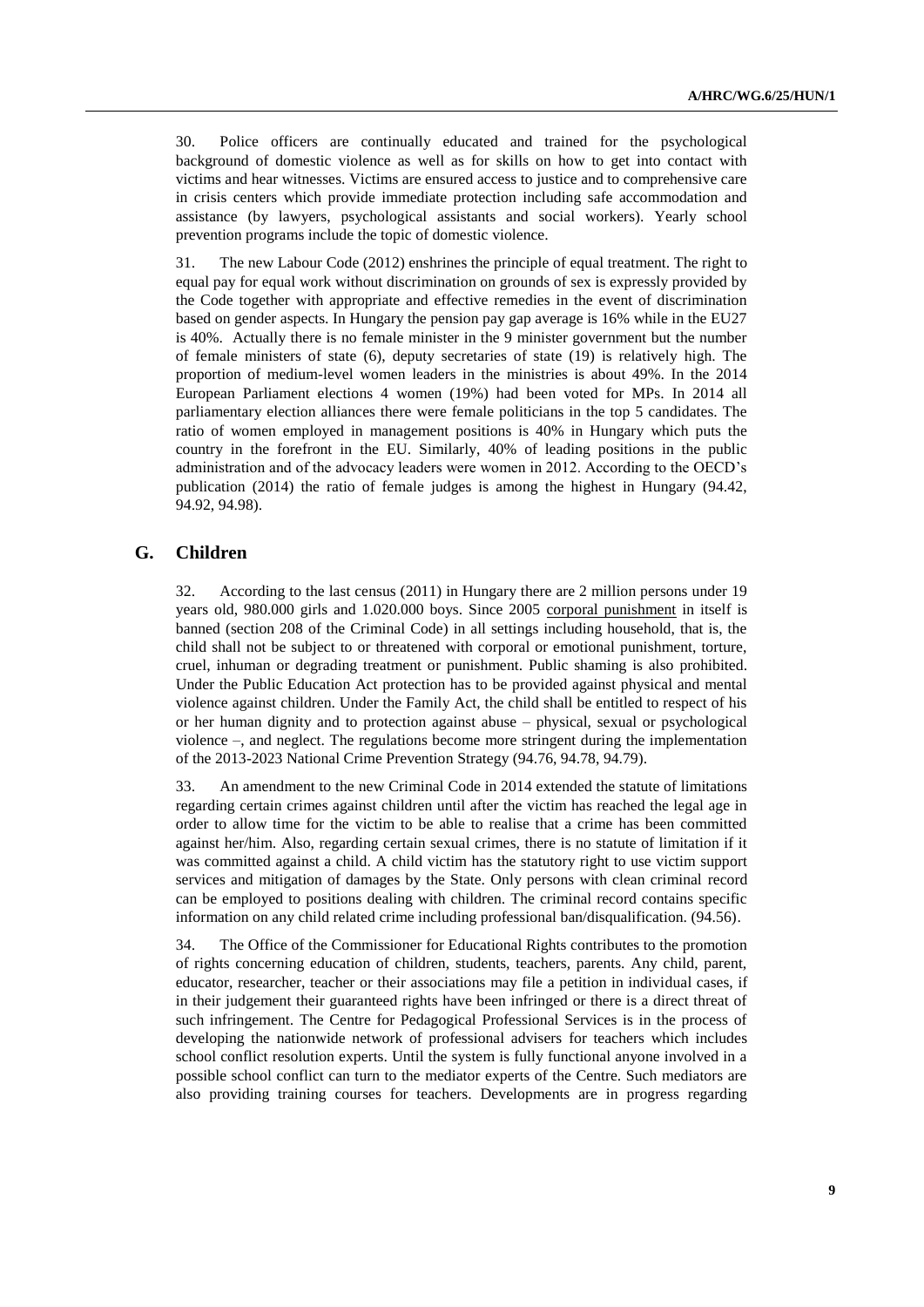external school evaluation, operation of early warning system for the prevention of dropout.

35. The Government launched "The Internet Does Not Forget" interactive programme in 2014 to promote responsible internet use for children, including the protection of personal data and preventing cyber bullying. The parallel "Our Children on the Web" programme informs parents and teachers about the dangers of the Internet. In order to effectively implement regulations regarding child protection the National Media and Infocommunications Authority (NMIA) established the "Child protection Internet roundtable" in 2014 which issues statements and recommendations to promote media literacy among youth and to ensure the culture of compliance among all service providers. Internet providers and public libraries should inform their customers on, and provide for free filtering software for the protection of children (94.56).

36. In the juvenile justice system the presence of defence counsel is mandatory. In the event that the accused does not have an authorised lawyer, the investigation authorities, the prosecutor or the court shall designate a lawyer for them. In accordance with the Convention on the Rights of the Child, a punishment or measure involving any deprivation of liberty may only be applied against juveniles if the aim of the punishment or measure cannot otherwise be achieved. Life imprisonment may not be applied against a juvenile and high security prison as the most severe degree is not applicable for juveniles. During the implementation of imprisonment, girls are separated from boys, and juveniles are separated from adults in a dedicated law enforcement institution for juveniles (94.77, 94.87).

37. As a result of a new legislative package in 2011 the Child-Friendly Justice Working Group proposed several measures. Among them child hearing rooms have been created at police stations since 2013. Also the system of probation officers for young offenders has been enhanced in 2015 through the innovative preventive mentoring system in cooperation with the judiciary and the child protection system. The Child Friendly Justice Program help children to get to know their rights and responsibilities and make them understand the basic concepts and procedures used in the judicial system (see details on page 4 of the Annex).

38. Through the amendment of 1 January 2014 Child Protection Act the placement of children separated from their families with foster parents is a clear declaration of the child's right to be raised in a family. The number of those receiving child protection services were 20.135 on 31 December 2014, 12.832 of whom (63.73%) was placed with foster parents.

#### **H. Persons with disabilities**

39. There are approximately half million people living with disabilities in Hungary. The new Fundamental Law explicitly prohibits discrimination on the basis of disability. Ensuring the rights and equal opportunities of persons with disabilities has been laid out in a standalone act in Hungary since 1998. The review of this act in 2013 made the definition of persons with disabilities more in line with the provisions of CRPD, whereby accessibility became an obligation to ensure by all public services, and the structure of the National Disability Council was transformed to gain more independence. Based on a wide range of professional and non-governmental reconciliation the De-institutionalization (DI) strategy was adopted recently in parallel with Government financed projects for its implementation (38.7 billion HUF). Moreover the new Criminal Code renders certain crimes punishable more severely if it was committed against a person with disabilities.

40. With the introduction of the supported decision-making the number of nondisfranchised persons increased from 1333 in 2013 to 3044 in 2015. Further measures were the review of the judicial and guardianship authority's practice related to supported decision-making, and on this basis the launching of training programmes suggested by the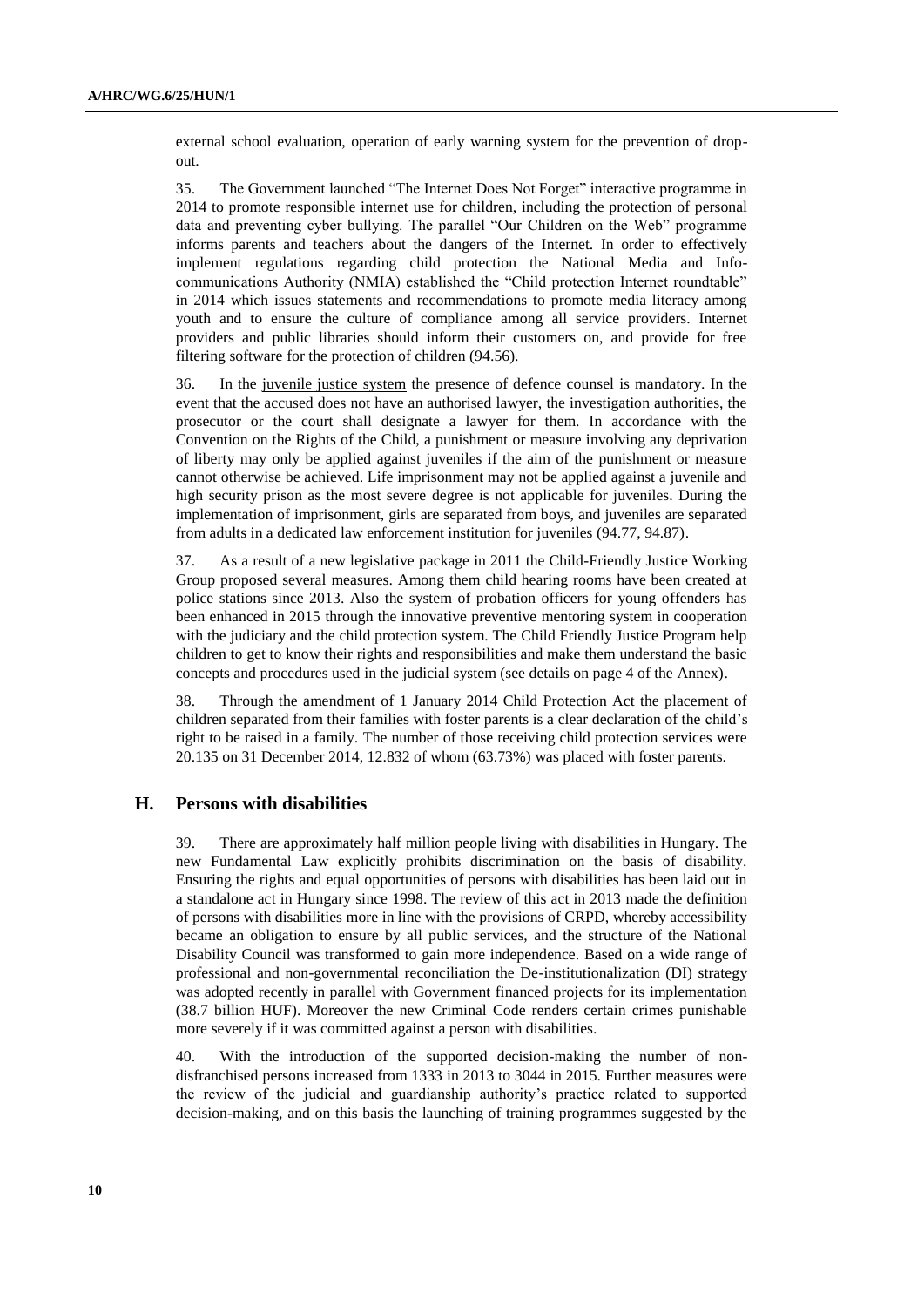Hungarian Association for Persons with Intellectual Disabilities – which was partly involved in the development procedure – for judges, forensic medical experts, guardianship authorities, professionals working in social and health institutions, as well as for child protection guardians. The system of rehabilitation employment was restructured, which resulted in a significant growth in the number of persons with disabilities in employment. In 2011 the number of persons with disabilities working in a supported way was 42,000 while in 2014 it was 76.000 (94.59, 94.91).

41. The new Fundamental Law has revised the previous automatic system of limiting (or in some cases denying) the right to vote of people under guardianship. Now it requires a court decision to impose any restriction regarding voting rights on any person under guardianship. The judge is required by law to take into account all the circumstances that he or she finds pertinent in assessing the capacity of the person in question to exercise the right to vote. A similarly significant change is the assessment of the capacity of judgement during any legal procedure, which is taking into account abilities in concrete fields, especially the exercise of the right to vote (94.91).

42. Over recent years significant developments took place – some of them still in progress – which aim to promote the access of children with special educational needs to quality education, as well as the prevention of undue classification as a person with disabilities. Moreover, the entire specialized pedagogical service system, including special educational needs (SEN) diagnostic committee activities, has been reformed in 2013 affecting more than 300 public education institutions (timeframe: 2012–2014, budget 2.3 billion HUF). The reform process takes into account comments by NGOs, as well as the recommendations of the CRPD. Under the new regulations, specialized pedagogical services and the network of travelling special education teachers are to promote the successful advancement of children with special educational needs participating in inclusive education by providing career advising. Currently, more than 69% of the children with disabilities (58.000) participating in the public education system receive education in an inclusive methodological framework. The number of SEN students at secondary vocational level between 2004-2015 increased, in parallel the ratio of those receiving an integrated education (and training) reached 98–99% in vocational schools and in vocational secondary schools (94.97).

#### **I. Sexual orientation and gender identity**

43. The Fundamental Law guarantees the prohibition of discrimination for all persons by reciting the conditions eligible for protection, while also applying a 'miscellaneous' category, allowing lawmakers to specify new reasons for protection. These conditions for protection are more specifically included in the Act on Equal Treatment, containing practically all possible conditions and reasons including on the grounds of sexual orientation and gender identity (94.52). The Equal Treatment Authority conducts proceedings if the principle of equal treatment might have been violated. The interministerial Human Rights Working Group operates 11 thematic sub-working groups (with the participation of NGOs) including on LGBT persons (94.12, 94.30).

44. Section 216 of the new Criminal Code on violence against a member of the community and Section 332 on incitement against a community particularly accentuate sexual identity and sexual orientation among certain groups of the population (94.13, 94.52). Regarding section 216 the new Criminal Code does not require to demonstrate the provocative, anti-social conduct against a certain person, it is sufficient to display it against an object (e.g. a car parking on the street) because of a racist motivation or objective. If such bias motivated act can excite alarm in members of the target group the perpetrator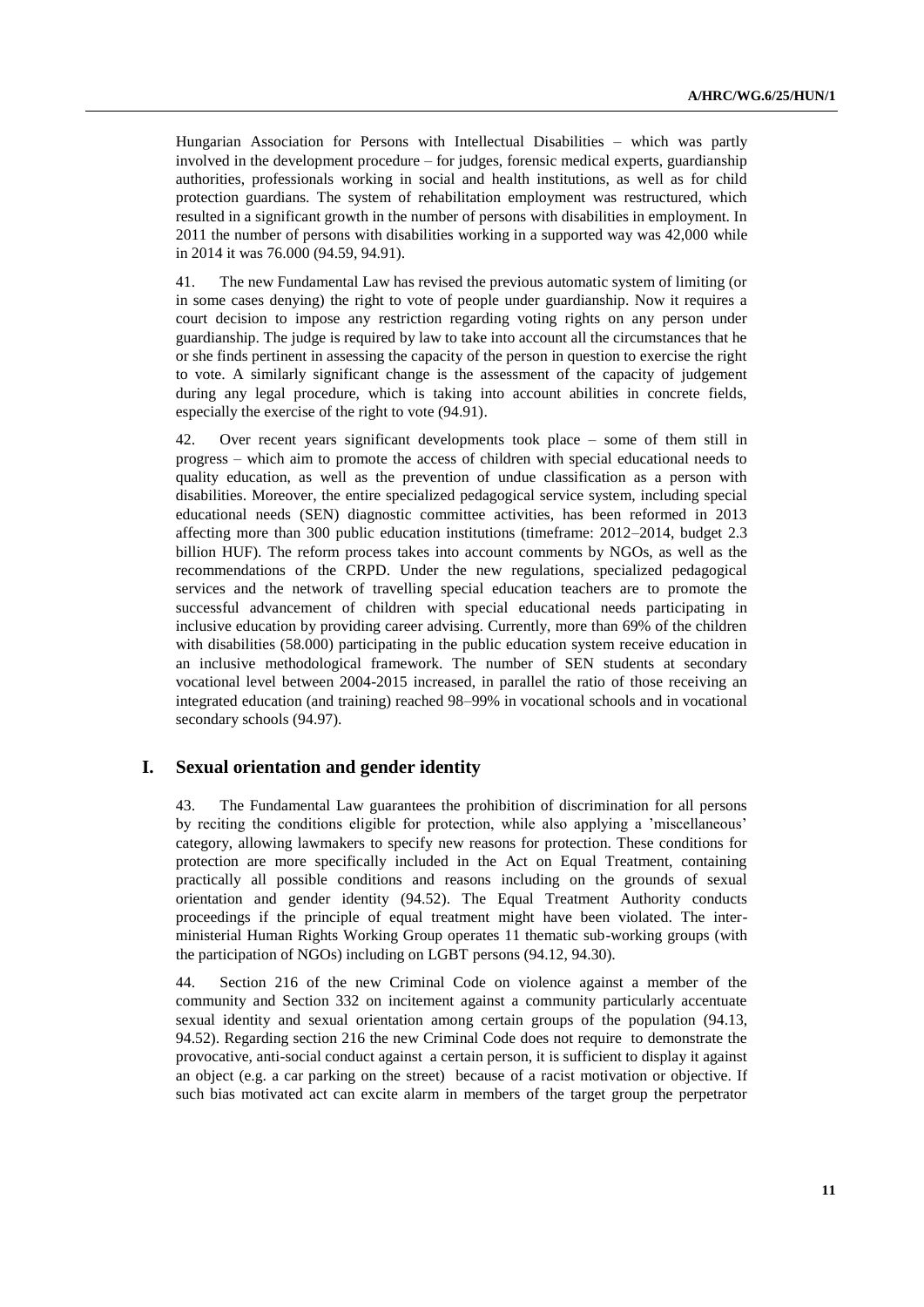commits the crime (see details under hate speech: 94.53 and Annex, point 7 on jurisprudence).

#### **J. Prison conditions, ill-treatment, death penalty, torture**

45. The Hungarian prison population is around 18.000 people. Overcrowding greatly varies depending on the region and the type of the institution. In the first phase of the prison reconstruction program 1058 new places were realized until December 2013. 757 prison places have been established between years 2013 and 2015, and further 734 places are to be realized in the near future. A further 4374 new places are going to lead to the complete end of overcrowding by 2019 (94.63, 94.64).

46. Due to the rising number of <u>female inmates</u> (currently 1300–1400), stronger central coordination is needed to carry out differentiated imprisonment. With the prison reconstruction program it is now possible in Western Hungary to execute punishment in close vicinity of the inmates' residence. Moreover, the expansion of the Budapest Remand Prison with 100 new places has had a positive effect on the situation of female prisoners (both pre-trial detainees and convicted people). Referring to the Bangkok Rules: a motherchild unit was built in the Kecskemét prison, and there is a maternity unit in the Central Hospital of the Prison Service. Pregnant inmates are transferred to this Hospital four weeks prior to delivery. Due to pregnancy, inmates may request for the interruption or delay of their sentence. It is also possible to receive treatment in civilian hospitals, under proper supervision and by taking the necessary safety measures. In addition, solitary confinement cannot be carried out in case of pregnant women or women with infants. HIV/AIDS tests are carried out on voluntary basis and body searches are made by the representatives of the same gender. The Prison Service puts a special emphasis on visits and family relations. Special free-time activities (household skills, aerobic, etc.) and work activities (e.g. sewing) are provided for female inmates. Juvenile female inmates are separated from adults (94.65).

47. Progress in the treatment of prisoners is constantly monitored by the Hungarian Prison Service, the Ombudsman, UN and European organisations as well as the NGOs. The Public Prosecution Service responsible for the legal supervision of penal institutions also carries out random controls. Prisoners may turn to human rights organizations without supervision. Conflict management trainings and recreational programs are regularly organized for the prison staff and they are also educated on the correct and required forms of behaviour. The range of rewards that can be granted to prisoners and forms of contact (e.g. family consultation, introduction of prison cell phones) have been expanded as well. On 1st January, 2015 the Hungarian OPCAT National Preventive Mechanism Department started its operation at the Office of the Ombudsman. Through its operation the control over law enforcement has been further strengthened. The prosecutor is responsible for the investigation of ill-treatment committed by the member of the police forces and victims of such cases can complain at the Independent Police Complaints Board (see point Chapter V, C). Victims also have access to the whole range of victim support services provided by the state: facilitation the protection of victims' interests, including emotional and, where available psychological support, grant instant monetary aid and provide legal aid and state compensation. For more information see point 2 of the Annex (94.80, 94.88).

48. Several legal norms are in place to ensure that the practice of death penalty is fundamentally and strictly prohibited in Hungary:

• The Constitutional Court has derived the prohibition of the death penalty from the inviolable nature of the right to life and human dignity. With regard to the fact that the new Fundamental Law of Hungary purports the inviolable right to life and human dignity, the above decision of the Constitutional Court remains valid.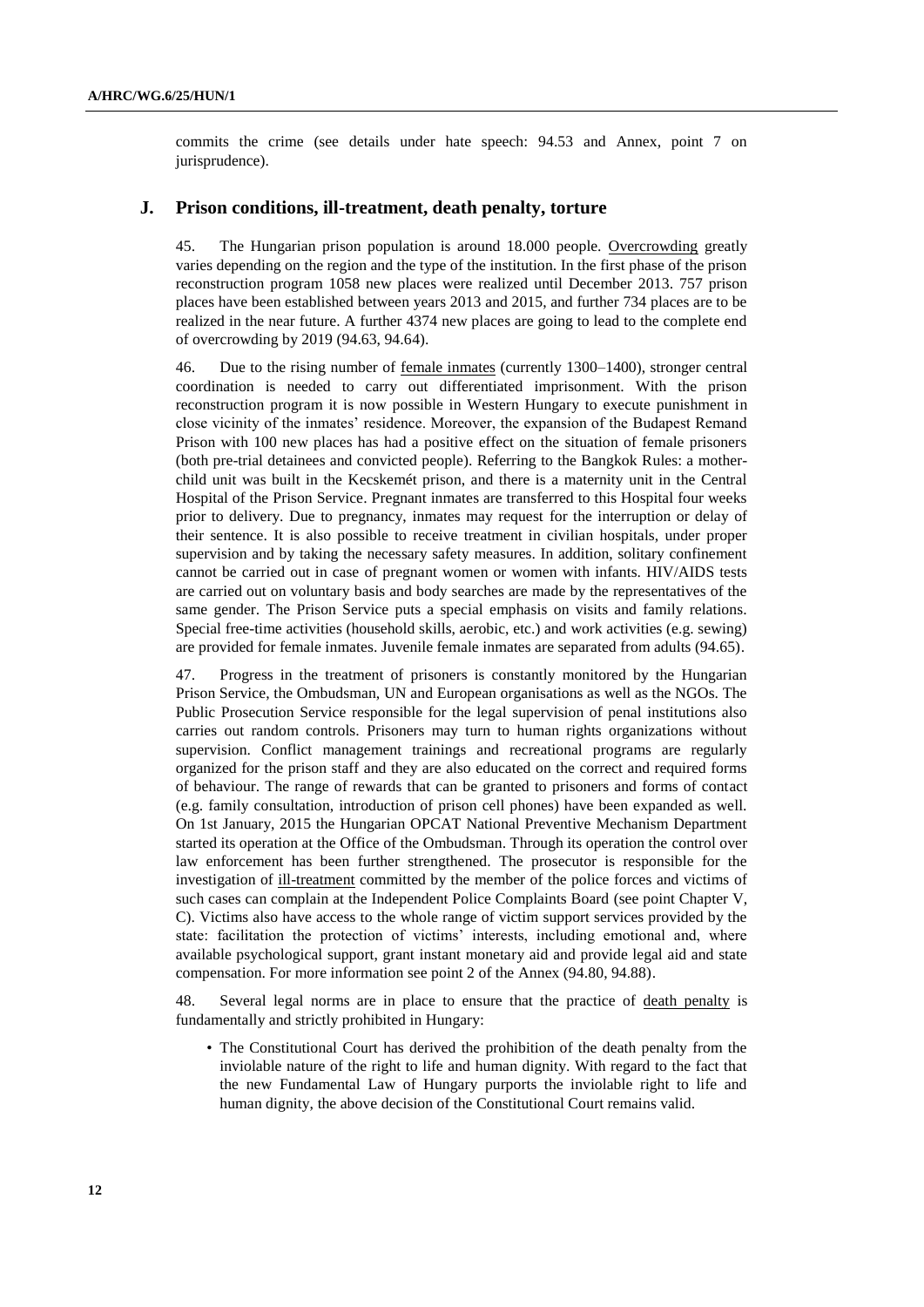- Hungary has joined the Convention for the Protection of Human Rights and Fundamental Freedoms and its eight Protocols in 1993. Article 1 of the Protocol No. 6 prescribes the abolition of death penalty.
- Hungary is also part of the Second Optional Protocol to the ICCPR which purports the abolition of death penalty.

49. Being a member of the European Union the EU Charter of Fundamental Rights is a binding legal instrument for the country since the entry into force of the Lisbon Treaty. The EU Charter declares the abolition of death penalty in its Article 2 (Right to life): "Everyone has the right to life. No one shall be condemned to the death penalty, or executed." (95.4)

50. Section 301 of the new Criminal Code on the felony of assault in official proceedings, Section 302 on the felony of assault in the proceedings of a person performing public duties, and Section 303 on the felony of coercing of confession contain every element of torture included in Article 1 of the CAT. These crimes are punishable for being carried out with any aim or motivation. Pursuant to Section 12 and Section 14 of the new Criminal Code the instigator and his or her accomplices are also punishable (95.5).

### **K. Racism, Roma issues, hate crimes**

#### **Status of Roma**

51. The Roma forms the largest ethnic minority with approximately 750.000 person of the 10 million Hungarians. An estimated number of 500.000 to 600.000 Roma live in disadvantaged regions. According the Fundamental Law every Hungarian citizen belonging to a nationality (among them the Roma) has the right to freely express and preserve his or her identity. The Ombudsman pays particular attention to the protection of the rights of nationalities. The Deputy Commissioner responsible for the protection of the rights of nationalities regularly informs the Commissioner on the findings regarding the implementation of such rights, and draws the attention of the Commissioner to threats of infringement of rights affecting any large groups of natural persons. The Deputy can propose the initiation of ex officio proceedings to the Commissioner, participates in the investigations, and may propose the Commissioner to refer the case to the Constitutional Court (94.44).

#### **EU and national Roma integration**

52. The EU is home to some 10 million Roma, who are exposed to deep poverty, unemployment, discrimination and segregation. That is why the adoption of the EU Framework for National Roma Integration Strategies up to year 2020 was one of the priority areas for the Hungarian EU Presidency in 2011. The Framework requested member states to adopt National Integration Strategies. Hungary sent its National Social Inclusion Strategy as the first one to the European Commission. The aim of the Strategy and its Action Plan is to improve the social and living conditions of people living in extreme poverty. The two special target groups are the Roma and children. Both documents deal with child well-being, education, employment, health, housing as well as inclusion, awareness-raising and fight against discrimination. In 2014 80.000 Roma participated in the employment and education programs.

53. The 2<sup>nd</sup> Action Plan (2015–2017) takes further steps for broad social inclusion in particular in the labour market. The social land program, which is unique in European social policy, has been remodelled and expanded. The employability of disadvantaged people, including Roma, is enhanced by the employment of Roma women combined with training. As a new tool, subsistence support reduces the drop-out rate. Another priority area is to improve the social and living conditions of people living in extreme poverty. The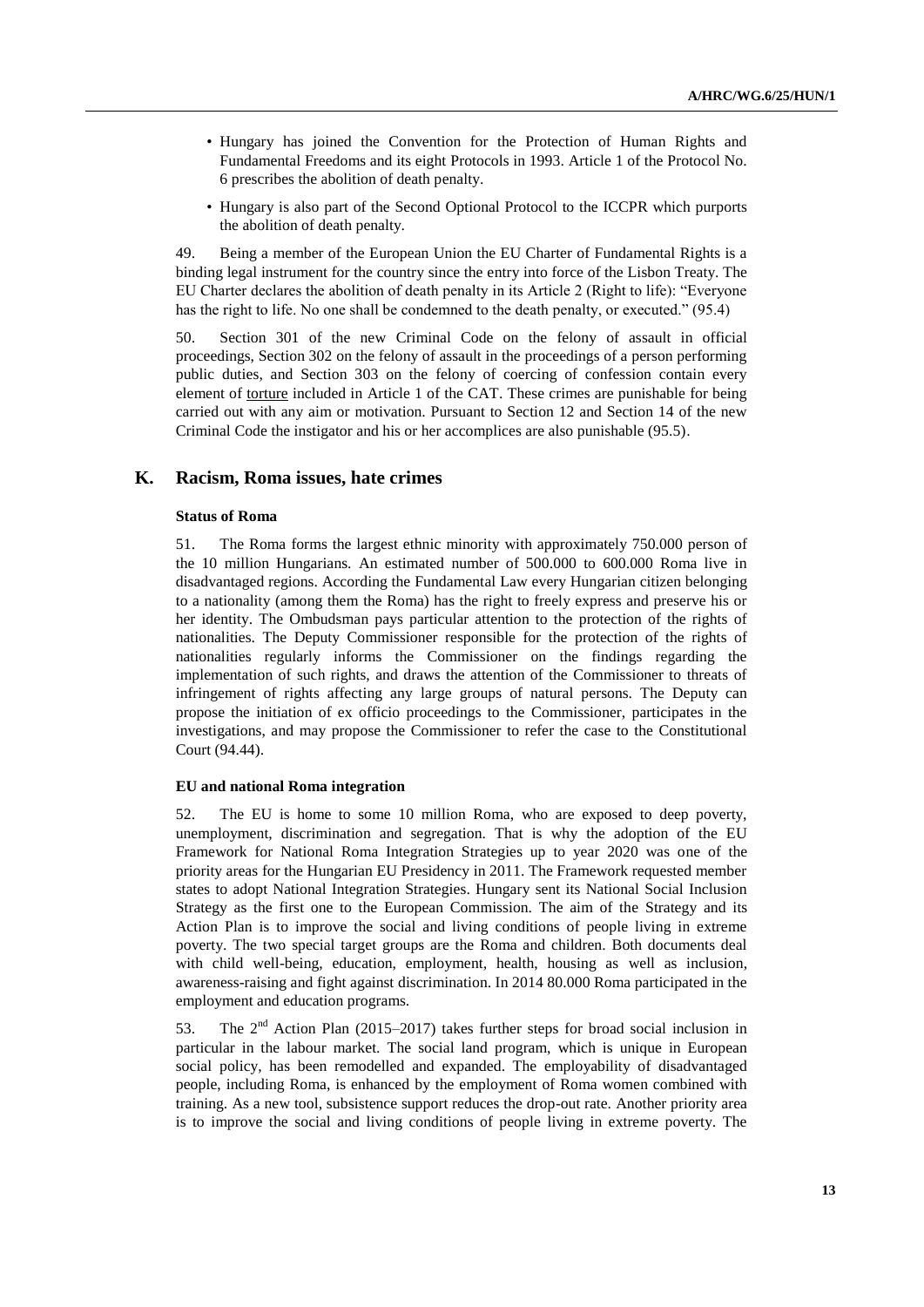"Growing Opportunity" programme promotes integrated social development and provides qualification and supported employment opportunities to Roma women in child care and social services (94.40, 94.48, 94.49, 94.102).

54. As of 2013 municipalities can only be supported by EU or national funds if they adopted a local equal opportunity program. The preparation of programs is assisted by a mentoring network. During the preparation of these plans local governments – taking into consideration inter alia the aspects of anti-discrimination – prepare a situation analysis about disadvantaged social groups in social services, education, employment, health and housing, and formulate a complex action plan to solve the identified problems (94.47).

#### **Employment (94.51, 94.99, 94.106, 94.108)**

55. The provisions of the new Labour Code sets out the principle of equal treatment and of non-discrimination on any grounds to reduce disadvantages and to support integration of disadvantaged groups in the labour market. The Code provides with appropriate and effective remedies in case of discrimination.

56. In 2014 the public employment programs involved 376.004 people among them an estimated number of 75 000 Roma (20%). 12.6% had a job on the primary labour market on the  $180<sup>th</sup>$  day after leaving public employment. In 2015 this ration grew to 13%. 175.317 public workers (including 38,567 Roma) were enrolled in the education component of the public work scheme from 2012 until 2015 whose aim is to enhance the participants' employability. Around 94% of the participants successfully graduated, gaining basic competence in various occupations. In addition, employment of the Roma is promoted by grants supporting job creation projects, as well as by training subsidies.

57. Research showed that decision-makers did not pay enough attention to economic actors. Therefore, the Government takes the necessary steps to develop an Economic Forum for Social Inclusion to share good practices and experiences as well as providing more possibilities of employment of Roma people in the private sector.

#### **Education (94.48, 94.50, 94.57, 94.93, 94.94, 94.95, 94.96, 94.106, 94.108, 94.110)**

58. Act on Public Education and Act on Equal Treatment explicitly prohibit segregation; all discriminative measures taken by institutions (schools) or their maintainers are null and void. Since 2013, anti-discriminative measures must be integrated into Educational Development Plans of every school area. Objectives and measures of equality in public education and inclusion were involved into the 2014 National Strategy on Public Education. The possibility of organizing "corrective classes" for children with learning difficulties, operated formerly, ceased to exist. Students may not be segregated owing to their adaptation or any learning or behavioural difficulties; compulsory education may be fulfilled only in mainstream education. Alleged cases of segregation are examined by the Government Offices and if necessary by the courts.

59. In 2013 the state took over the maintenance of all public schools from municipalities in order to ensure coherent public education. The 2012 regulation on the admission districts of primary schools aims to prevent schools from segregating students. Each year the school district boundaries are supervised by government offices based upon data on the number of disadvantaged students in order to prevent segregation. Important test-level developments serve the access to quality education of children with special educational needs and the prevention of unreasonable classification as child with intellectual/learning disability (i.e. unreasonable classification and segregation of multiple disadvantaged (including Roma) children). Due to continuous developments, ratio of students who classified with mild intellectual disability decreased from 2% (2005/2006 school year) to 1.4% (2015/2016). Based on a 2015 research on the degree of the separation of socially disadvantaged students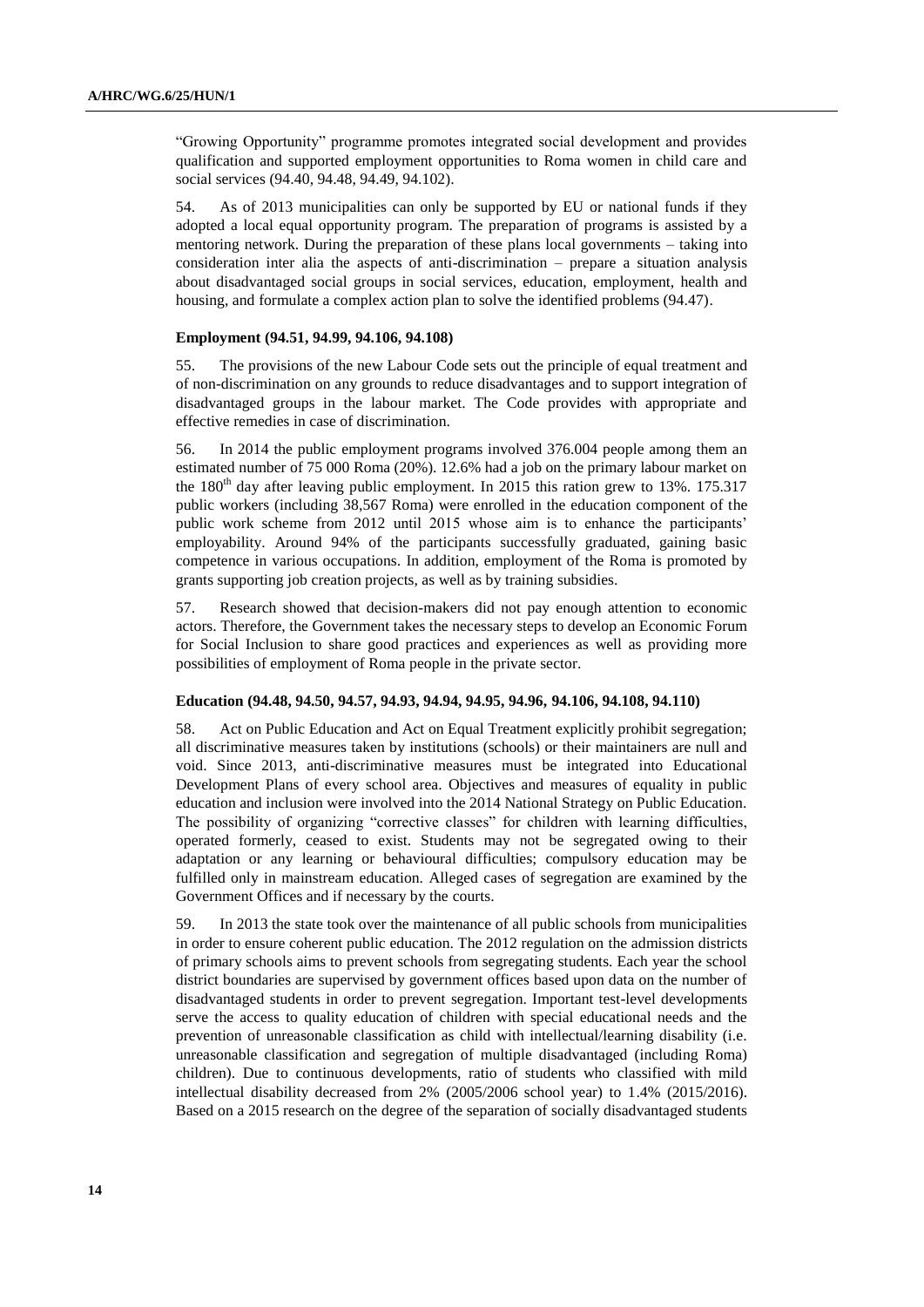in primary schools, desegregation measures will be introduced in 2016 in the framework of the 2014-2020 Human Resources Development Operative Programme. Thanks to the Strategy of preventing early school leaving, which promotes access to inclusive, quality mainstream education for all, the ratio of early school leavers decreased in 2014.

60. The 'On the Road' and other programs (Annex, point 8) aim Roma students with multiple disadvantages, reducing drop-out rates and re-integrating those who already dropped-out. To improve performance, in particular of children with disadvantaged socioeconomic backgrounds, as of September 2015 participation in early childhood education became compulsory from the age of 3.

61. The Anti-segregation Roundtable – involving government and civil stakeholders – was established in 2013 to identify common proposals for desegregation and to eliminate spontaneous and deliberate segregation. The Roundtable also examines methods for the recognition, assessment and prevention of educational segregation.

62. Police provide scholarships (and subsequently job opportunities) for Roma high school and university students in law enforcement education institutions (94.109).

#### **Healthcare (94.100, 94.106, 94.108, 94.110)**

63. The Act on Health declares that equal opportunities and equality should be observed throughout the provision of healthcare services. The new National Centre for Patients' Rights and Documentation handles complaints by patients through its countrywide advisors network. The regional health offices provide supervision over healthcare providers to ensure healthcare services without discrimination.

64. The Government devotes a special attention to improve the health of socially excluded population, in particular the Roma by enhancing their access to healthcare and by encouraging health-conscious behaviour. Main tools are the organised public health screening programs, the Health Visitors Network for pre and aprenatal care and the Health Promotion Pilot Project against segregation. Between 2011–2014 more than 190.000 Roma were involved in primary care screenings.

### **Housing (94.106, 94.108, 94.110)**

65. According to surveys, there are about 1500 underdeveloped settlement parts in the country. Most of them are inhabited mainly by Roma families. Following the model project conducted in 8 locations, complex slum programs have been started in 2010 in 59 underdeveloped settlement parts. The new Housing Strategy of the Segregated Settlements (2014–2020) has been elaborated in association with these successful programs involving social workers, social, community, educational and health services, and the improvement of employment and housing conditions.

#### **Protection, hate speech, hate crimes (94.8, 94.29, 94.45, 94.46, 94.58, 94.61, 94.62, 94.83)**

66. Protection of minorities also ensured in the new Criminal Code which renders crimes against minorities and other vulnerable groups to be punished. In addition, racist motive and/or purpose is considered malicious motive which results a more severe punishment in case of homicide, battery, violation of personal liberty, libel, unlawful detention, insult of a subordinate. State victim support services include facilitating the protection of victims' interests, granting instant monetary aid etc. Legal aid is free of charge depending on the victim's financial situation. The new Criminal Code and other rules have been strengthened regarding participation in disbanded (paramilitary) organizations as well as the use of non-official uniform-like clothing to avoid intimidation by such groups. In 2012 the Parliament has tightened the House Rules on hate speech by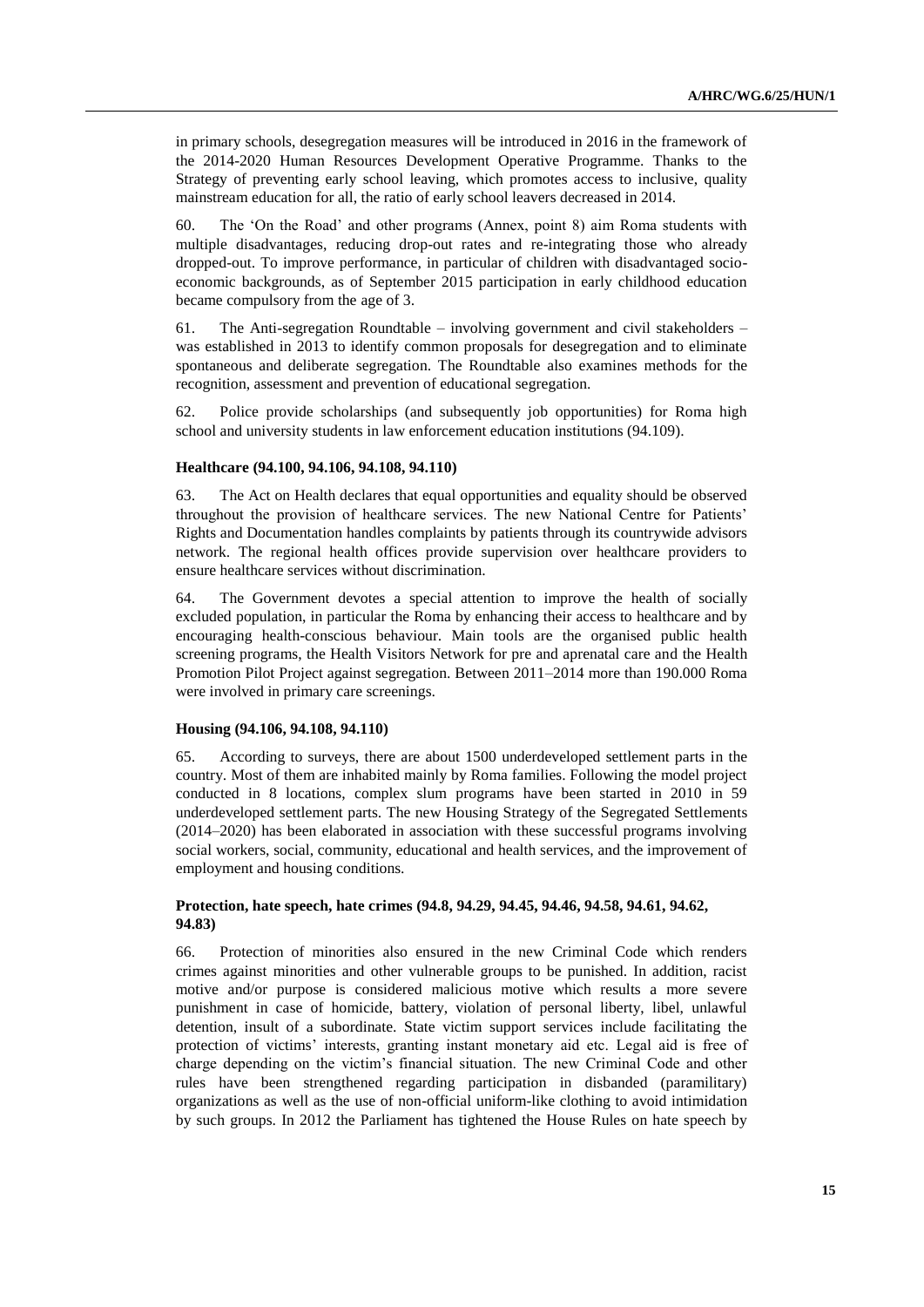MPs with the introduction of strict disciplinary measures and waiving of immunity in such cases (94.44, 94.107, 94.108). Due to the new rules, courts are increasingly ordering the perpetrators to visit certain memorials or read specific books. With the proliferation of hate crimes through the social media, the implementation of rendering electronic data inaccessible is growing. Please find the list of relevant case law in the Annex (point 7).

67. The new Fundamental Law states that the "freedom of expression may not be exercised with the aim of violating the dignity of the Hungarian nation or of any national, ethnic, racial or religious community" and individuals can file a law suit on grounds of hate speech. The hate crimes staff unit of the Police monitors extremist communication channels in conformity with data protection regulations. If they recognise mobilization against vulnerable groups, they inform immediately the territorial police forces. In addition a "hatecrime expert net" has been formed in 2012 by the Police to follow up, register and manage crimes and criminal processes, evaluate the data of investigations, and establish integrated legal practise, aiming also to reduce the high level of latency. The network organises trainings to improve the efficiency of the investigation process, and provides expertise for such investigations (94.13, 94.53, 94.54, 94.55, 94.62, 94.81, 95.19).

68. The Government issued a "zero tolerance policy" towards anti-Semitism and anti-Roma attitudes. Such incidents have been promptly followed-up by high-level official condemnations on the part of the Hungarian government and by legislative changes. The new Criminal Code punishes the public denial of Crimes of National Socialist or Communist Regimes (including the Holocaust) with up to 3 years of imprisonment. The National Curriculum for compulsory education contains information on the Holocaust and about the common Jewish-Hungarian history. The Holocaust Memorial Day (16 April) was included among the memorial days in secondary schools. The Government supports the Jewish cultural renaissance in Hungary and organises Holocaust remembrance commemorations: Raoul Wallenberg Year 2012, Holocaust Memorial Year 2014, Hungarian Presidency of the International Holocaust Remembrance Alliance (IHRA) in 2015 (94.29, 94.47, 94.53, 94.54, 94.55).

#### **Training (94.82, 94.84, 94.85, 94.86)**

69. The eligibility tests performed during the selection procedure of law enforcement education institutions include the examination of personal skills (i.e. tolerance) needed for the profession and the curricula contains communication studies in multicultural environment. Communication and conflict management trainings led by psychologists and hate crimes specialists are being organized regularly for the police personnel in particular in regions with ethnic minorities. Further trainings are held for the police for detecting hate crimes and for the judiciary with regards to court proceedings in relation to hate crimes. The training program of future professionals in the criminal area of the police is currently under accreditation and this will include knowledge on the phenomenon, criminal criteria and forensic features of hate crimes. Since 2014, judges are obliged to participate in free and regular courses organised by the Hungarian Judicial Academy including those on hate crimes.

### **L. Protection of minorities**

#### **General situation**

70. The new Fundamental Law stipulates that national minorities – in Hungarian terminology: nationalities – form part of the Hungarian political community and are constituent parts of the State. On this basis a new legislation was adopted in 2011 which further developed the nationality policy of Hungary and diminished the earlier distinction between ethnic (Roma) and national minorities (Germans, Slovaks, Slovenes etc.) and uses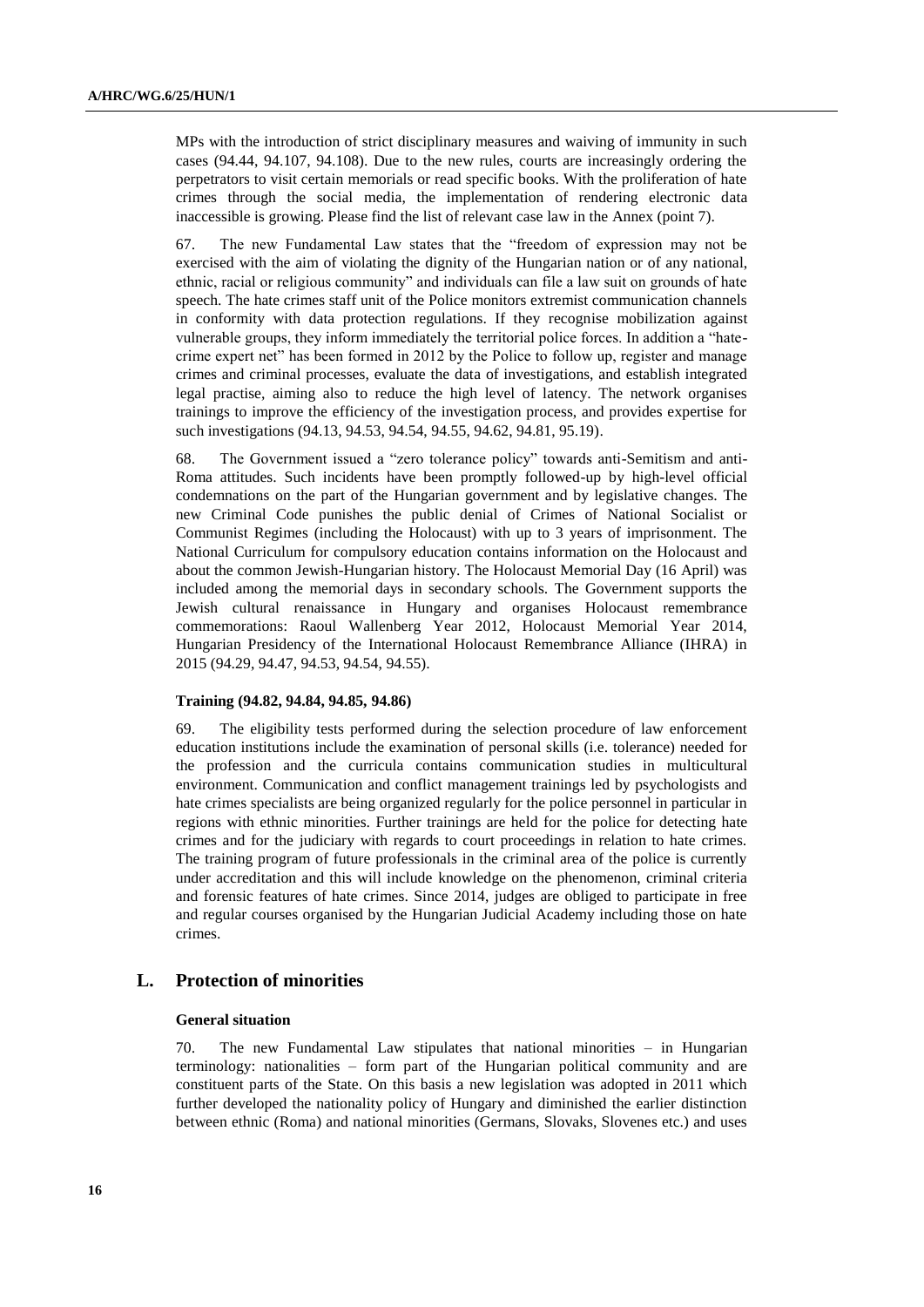the complex definition "nationalities" for both cases. The autochthon national minorities – referred to in the Framework Convention for the Protection of National Minorities to which Hungary is a party to – are considered as national minorities that lived, moved, and settled in the territory of the former Kingdom of Hungary, around 100 years ago (96.6). It expands the educational and cultural autonomy of the minorities living in Hungary, regulates the public institutional use of their language and ensures the operation of the minority selfgovernments. The most important development is the preferential mandates for nationality candidates who need only one quarter of the number of votes required for a mandate from majority party lists. Should a nationality fail to achieve this number, they may delegate a nationality advocate to the Parliament. After the general elections of 2014 all nationalities – through their advocates – have been officially present in the Parliament for the first time. In 2016 the state budget for supporting minorities will increase from 6 to 8 billion HUF covering minority self-governments, grants, theatres and schools (94.16, 94.101, 94.103).

71. The last comprehensive census held in Hungary took place in 2011. During past years, the number and ratio within the population of those declaring their nationality identity has started to increase, according to the census data, almost 6% of the population have affiliation to a nationality. In conformity with data protection regulations disclosure of ethnic affiliation is only possible on a voluntary basis and is recorded in a way to ensure anonymity. Ethnic affiliation is forbidden to disclose in any list or personal identity document (94.43).

72. The Government supports the efforts of Hungarians living abroad to preserve their cultural identity in line with international standards and acts as a responsible member of the international community, in line with the Bolzano Recommendations (95.23).

#### **Slovenian minority**

73. According to the last census (2011) 1723 person regarded Slovenian language as her/his mother tongue and 2385 considered her/himself Slovenian. The Slovenian language education is provided in Hungary from kindergarten to university, schools have an agreement with the Hungarian Government on financing their operation (94.104). The central budgetary support of the Slovenian language radio increased in from 17M HUF (2011) to 33M by 2015 (94.105). The Hungarian-Slovene Minority Joint Committee held its last (15th) session in 2015. Its recommendations are approved by Governmental decree after each session to ensure implementation by relevant ministries (95.24). More details can be found in the Annex (point 9).

#### **M. Migrants, refugees and asylum-seekers**

74. The basic guarantee of the respect of the human rights of foreigners regardless of their nationality is enshrined in the Fundamental Law. Hungary provides separate, autonomous legal status for stateless persons, for beneficiaries of international protection, for victims of trafficking and for unaccompanied minors (who are not beneficiaries of international protection). Respect for human rights is ensured at all stages of the asylum and the aliens policing procedure. Special rules are applied for persons with special needs: unaccompanied minors are placed within the framework of the professional child protection system serving the paramount principle of the best interests of the child, and promoting action against ill-treatment and neglect (95.28).

75. Hungary faced an unprecedented migration and asylum pressure in 2015. Compared with 2014 the number of persons apprehended for crossing the borders of Hungary illegally as well as of asylum applicants increased by 300%. The Government allocated additional budgetary resources of approximately 65 M  $\epsilon$ . Despite all efforts on 15 September 2015 the Government had to declare a 'crisis situation' due to mass migration for 6 months.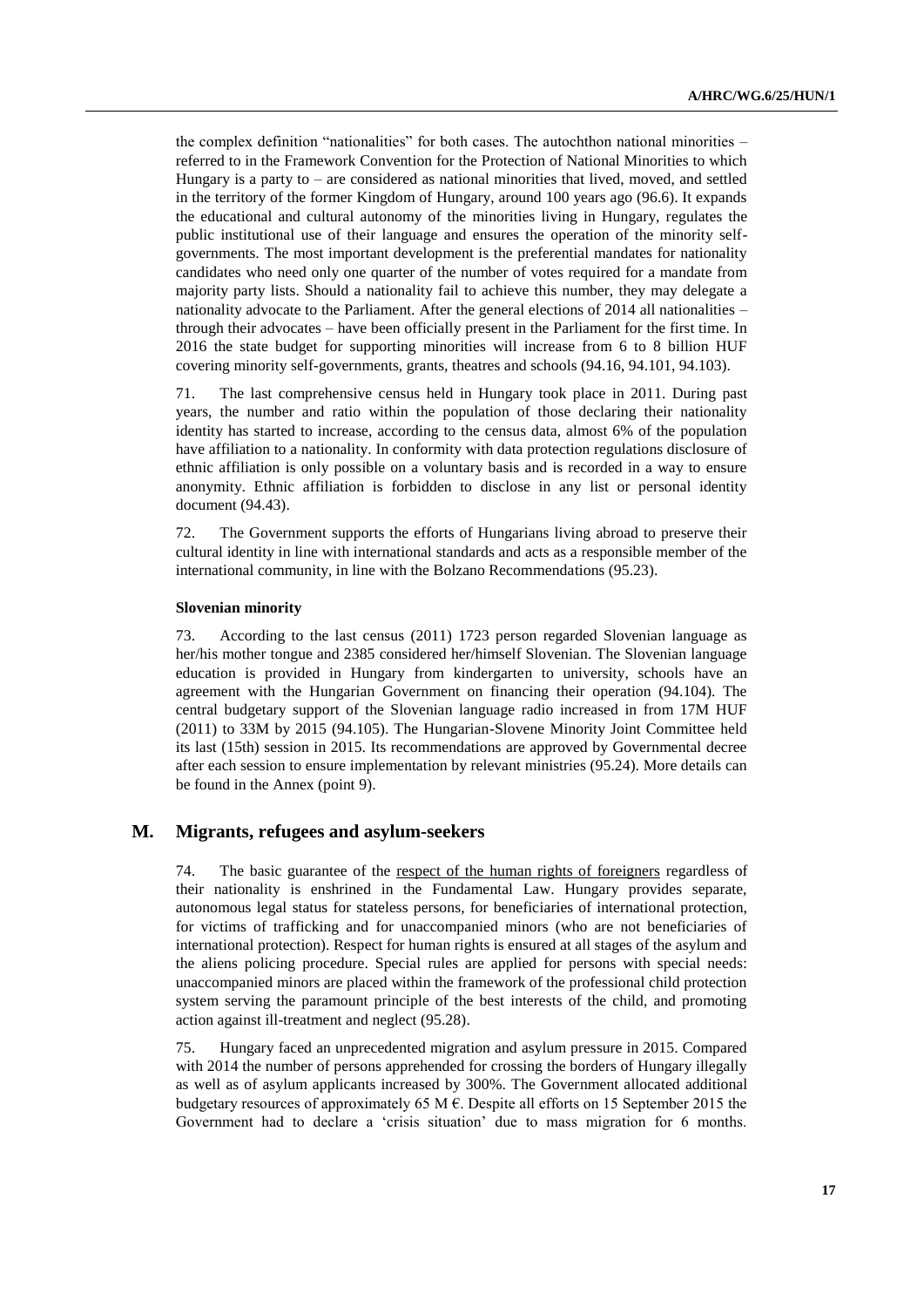Hungary, acting within the framework permitted by international and EU law, has introduced additional measures to enhance the protection of its borders and the effectiveness of its asylum system to be able to differentiate between genuine refugees and economic migrants at a large scale (see point 2 of the Annex). An amendment of the new Criminal Code increased sanctions against smugglers and introduced new criminal offences in relation to the damaging of the border fence and its illicit crossing. The apprehended third country nationals are informed about their rights and obligations including the right to apply for international protection during the alien policing procedure (95.27). The principle of non-refoulement and the respect of dignity of the individuals are continued to be observed even with the accelerated asylum procedure. As for rejected asylum applications and other illegal migrants, the public prosecutor monitors the expulsion procedure, in which compliance with human rights standards is ensured. In line with the EU Return Directive national law prefers voluntary return but as Hungary has external borders, realization of expulsions are done through readmission agreements (94.111).

76. Following the legislative and practical measures introduced as of 15 September 2015, irregular migration routes have been diverted from Hungary. Between 15 September and 27 November 5081 applications have been lodged in Hungary and only 372 have been rejected as inadmissible. Between 15 September and 6 November there were 579 applications lodged in the transit zones, the vast majority of applications (487) were decided under the general (and not under the border procedure) rules and the applicants were transferred from the transit zones to the reception centres.

77. From 2014, beneficiaries of international protection have the opportunity to sign a contract with the asylum authority to receive personalized support for facilitating their integration. In 2014, 483 and in 2015 (by 25 November) 280 integration contracts were signed. In addition, asylum seekers are entitled to work inside the territory of the reception centres within 9 months from the submission of their asylum applications. After that period they have access to the labour market under the general rules applicable to third-country nationals (94.31, 95.28).

78. Hungary is constantly striving to improve the living conditions of refugees and asylum seekers. During the asylum procedure free accommodation and healthcare are provided to asylum-seekers. Beneficiaries of international protection are entitled to education, housing, healthcare and social support equally with Hungarian citizens and they have facilitated access to the acquisition of citizenship. Moreover, they may sign an integration contract that provides financial allowances and services facilitating their integration. . Beneficiaries of international protection also receive support for language training, education, housing, health and social services through local institutions and NGOs. Government projects are available for such activities.

79. The different types of administrative detention of non-citizens existing in the Hungarian legislation need to be clearly distinguished: *immigration detention* (alienpolicing detention and detention prior to expulsion) and *asylum detention*. The relevant Hungarian legislation complies with international and EU standards. Beneficiaries of international protection have a right to reside in Hungary therefore they cannot be placed in administrative detention.

80. The aim of the immigration detention is to ensure the implementation of the expulsion order of illegal migrants, unless other less coercive measures cannot be applied. The immigration authority can order detention for a maximum of 72 hours which can only be extended by the court for several times, by a maximum of sixty days. It may amount to a maximum of 6 months (in the case of a family with minors, thirty days) that can be prolonged only by the court in exceptional cases to 12 months. According to the tripartite memorandum among the law enforcement, UNCHR Regional Representation and the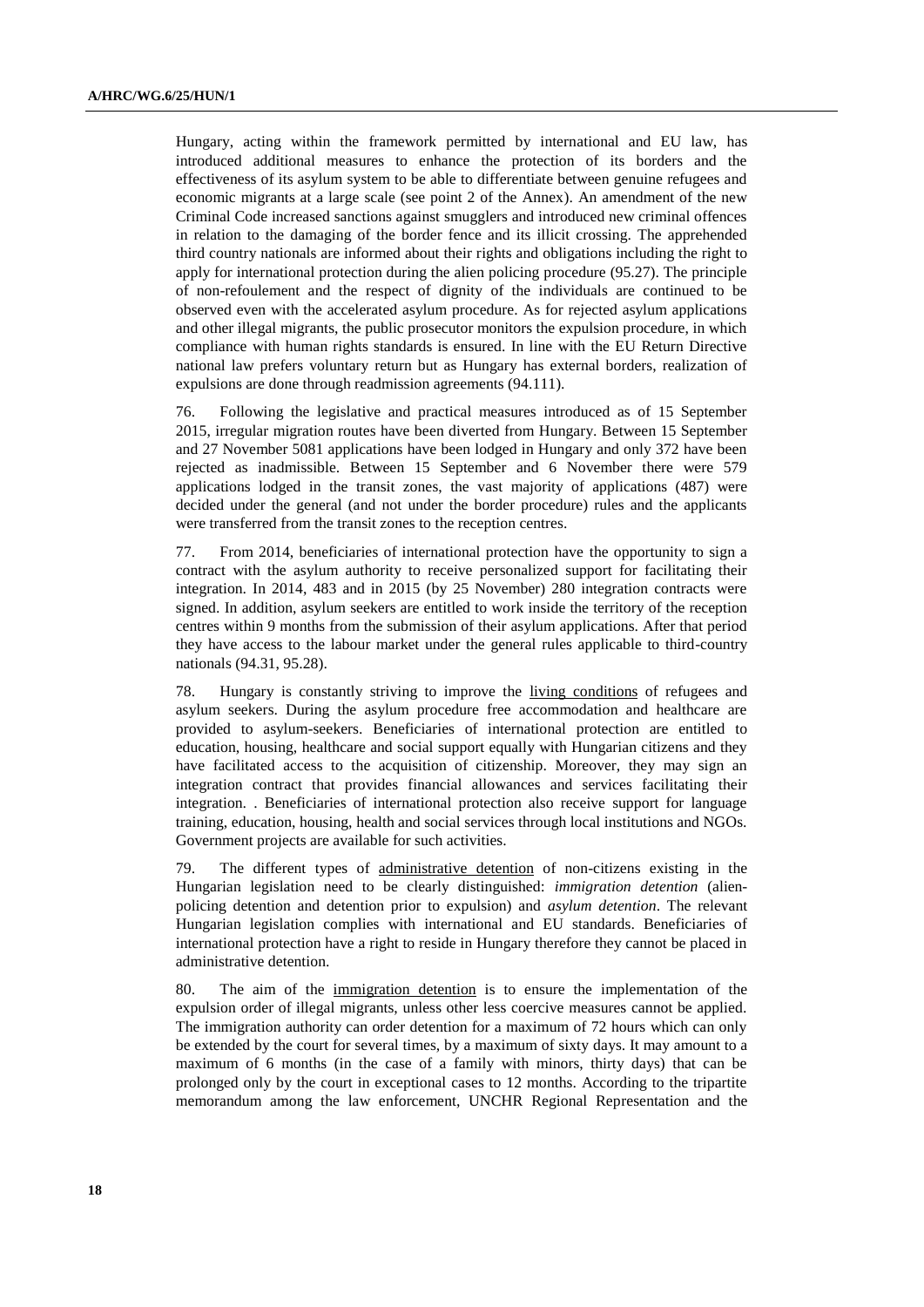Hungarian Helsinki Committee the civil control of immigration detention is ensured including through onsite visits.

81. Immigration detention centers are constantly upgraded and renovated, the two latest were the guarded shelter in Kiskunhalas in July 2015 and the detention centre in Győr in October 2015 (94.112, 94.113, 95.27). Since 2011 social, community and NGO workers are helping authorities to provide information and to organise programmes for migrants in centers. Proposals for such projects are also planned for 2016.

82. In 2012 the Police – the authority implementing immigration detention – completed training of law enforcement officials under the title 'Human rights guarantees and international migration' (co-financed by European Return Fund). In 2013, the alien policing officers took part in trainings organised by the UNHCR and the Cordelia Foundation about the special needs of vulnerable persons, the needful legal and psycho-social knowledge and the use of the PROTECT-questionnaire. The intercultural and psycho-tactical training of the entire staff is continuous. As a result of this training the conflicts stemming from intercultural differences between the guards and the detainees have significantly reduced.

83. The primary aim of the asylum detention is to ensure the presence of the asylumseeker in the asylum procedure if other measures (designated place of residence, asylum bail, regular reporting before the refugee authority) are unsuccessful. The asylum authority can order asylum detention for a maximum of 72 hours which can only be extended by the court for several times, by a maximum of sixty days for altogether of 6 months. Families with children may only be detained exceptionally and for a maximum period of 30 days, if the detention is in the best interest of the child. Asylum-seekers are entitled to move freely inside the premises of the guarded closed reception centre maintained by the Office of the Immigration and Nationality. The ordering of the asylum detention is not typical, but rather exceptional in Hungary. In 2015 only 1.5 % of asylum-seekers were detained (2014: 4849, 2015: less than half).

84. The persons concerned may file an objection (free of charge) against immigration and asylum detention which should be decided upon within 8 days by the court. Detainees shall be entitled to make objections, complaints and public announcements and to submit requests. If the complaint refers to abuse or inhuman or degrading treatment, the public prosecutor has to investigate within five days. In cases relevant to the implementation of detention, the asylum-seeker may directly turn to the public prosecutor, to the Ombudsman, and to NGOs operating in the field. The Prosecution Service also has the possibility to examine the legality of the infringement of personal freedom ex officio. The OPCAT National Preventive Mechanism started its operation in 2015 within the Ombudsman's Office which further strengthens the control over the detention facilities (95.25, 95.26, 95.27).

## **N. Human trafficking**

85. State-funded temporary shelters provide safe accommodation, complex services and assistance for victims of trafficking in human beings. Services include accommodation, full supply according to individual needs (meeting the physical needs, meals, clothing, bed linen, medicines), assistance in administrative issues, availability of professionals, hygiene care. NGOs are also providing safe accommodation and rehabilitation programmes for victims. In 2014 the Government increased financial support which enabled the establishment of a new Transitory Shelter in 2015. The Government also operates 49 socalled "safe houses" for children (Sure Start Children's Home) around the country and additional 66 homes were set up from EU funding. (94.68, 94.70, 94.71, 94.72).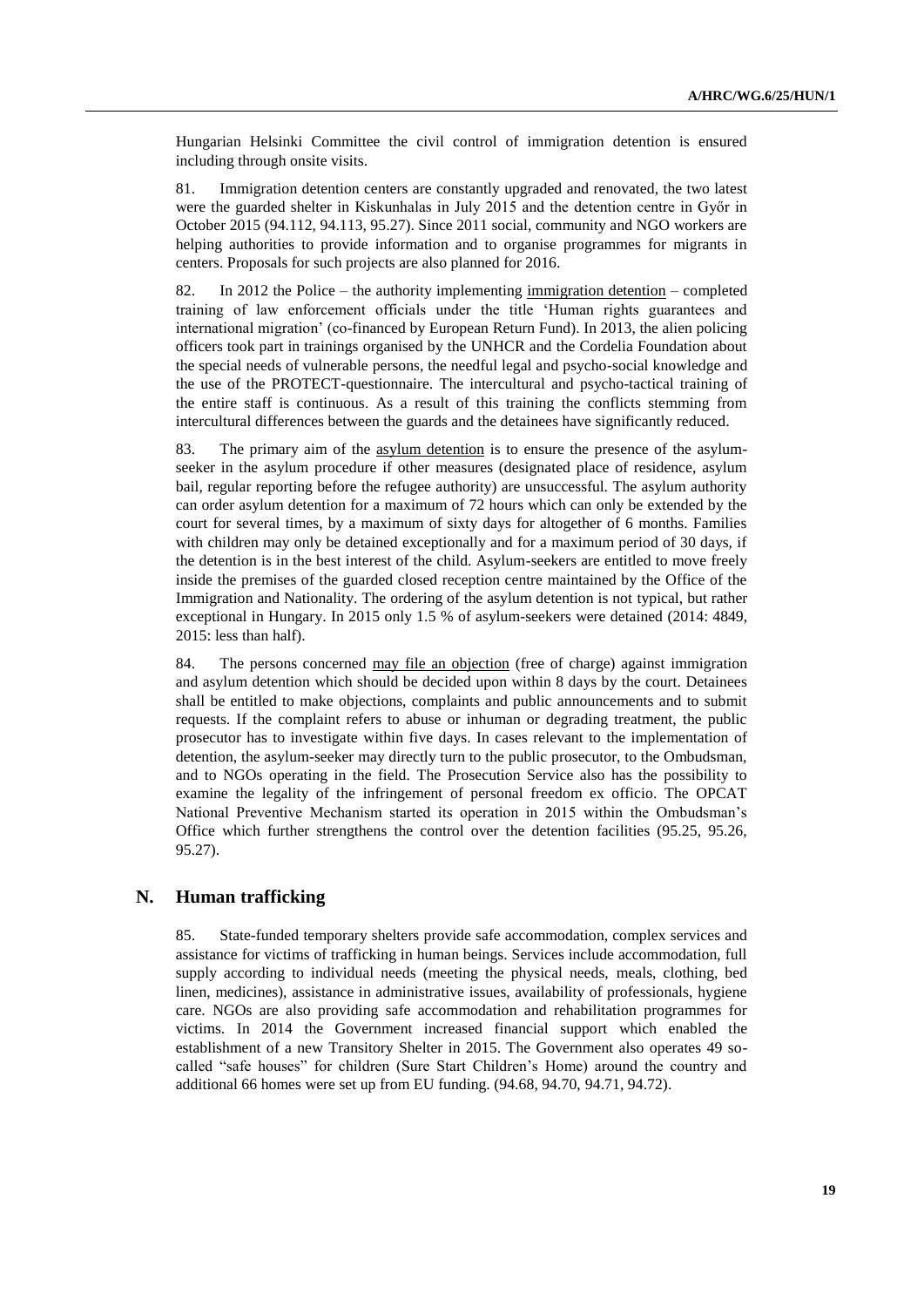86. The Government adopted the 2013-2016 National Strategy against Human Trafficking and a Decree (354/2012) about identification of victims of trafficking. The main priorities of the Strategy are mapping opportunities for safe return and reintegration, designing supportive action, establishing transitory (maximum 5 years) apartments for those leaving the shelters and helping social reintegration, in particular for Roma victims. In order to prevent victimization efficient prevention and awareness-raising programs continue to be organized for the public and members of the authorities in 2016 as well. Prevention for young people is of utmost importance as the level of knowledge is very shallow on these issues and thus they are highly endangered. Such programs involve the staff of the shelters that have first-hand experience. The expansion of the initial pilot program targeting the youth between the age of 14 and 18, is under process. The previous Strategy (2008–2012) established the National Coordination Mechanism (NCM) to enhance information-exchange on the activities of the parties, and the mapping of potential fields of cooperation. Since 2011 an informal NGO Roundtable assists the NCM (94.72).

87. Hungary stepped up to cooperation to combat trafficking primarily with those Western-European countries where Hungarian citizens often fall victim of trafficking. Joint investigation teams have been formed and currently two EU-funded projects are under implementation. The first project focuses on fighting sexual exploitation and the second one on transnational referral system between Hungary, Belgium and the Netherlands which will contribute to the safe return and referral of victims and facilitate transnational networking between professionals (94.73).

88. The Ministry of Interior regularly collects and analyses data about victims and traffickers with the involvement of relevant organisations and authorities. Consular services also perform data collection. The Police prepare annual comprehensive assessment on the situation of trafficking of human beings, in context of criminal prosecutions and experiences. Nevertheless data collection needs harmonisation and development both at national and at EU level. The National Strategy defined several measures in connection with the development of the data collection system as well as research and studies in the field of human trafficking. One of the measures aims to set-up an anonymous database to examine the trends of human trafficking and making a map of intervention considering age, gender and the form of exploitation. The set of criteria for annual, statistics-based assessments has to be further developed. In this framework the existing Unified Criminal Statistics (ENYÜBS) is to be connected to the statistical system of the National Judicial Office and the Hungarian Prison Service. This way an integrated criminal statistical system can be set up which allows continuous information of the cases from the time the crime was reported through the prosecution process, the court procedure until the final imprisonment of the perpetrator has expired (94.69, 94.75). This tender has already been issued and the implementation of the project will end in 2018.

89. The new Criminal Code reformulated the definition of the crime of human trafficking to better reflect relevant international standards. It is complemented by the so called 'parasite crimes' (prostitution, sexual crimes and provisions serving the protection of children). In addition, labour exploitation is also punishable in the new Criminal Code. The 2015 amendment of the Code aims to curb the increased activity of cross border trafficking organisations accompanying the current unprecedented migration crisis (94.74).

### **O. Development**

90. The 12 new EU Member States ODA target was set to 0.33 per cent by 2015. None of the countries managed to meet this obligation yet. Hungary is making every effort to increase its ODA contribution despite austerity measures adopted each year since 2006. The current level is 0.11% (95.29). Significant share (70 to 80%) of Hungary's ODA is